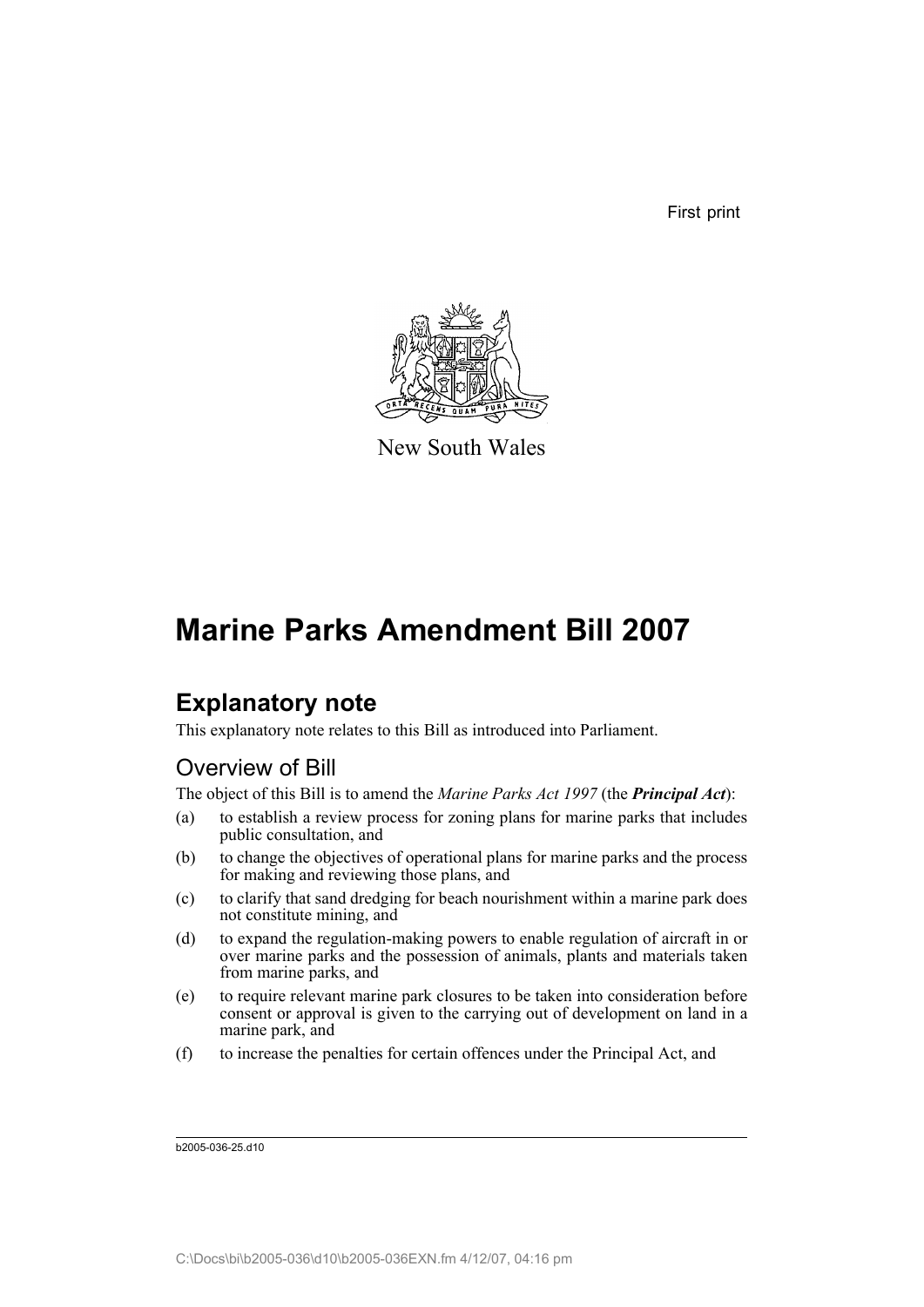Explanatory note

- (g) to make various changes in relation to the functions of the Marine Parks Advisory Council and the functions and membership of marine parks advisory committees, and
- (h) to make other changes to improve the administration of the Principal Act and for the purposes of statute law revision.

The Bill also amends the *Subordinate Legislation Act 1989* to exempt zoning plans for marine parks from the operation of certain provisions of that Act.

# Outline of provisions

**Clause 1** sets out the name (also called the short title) of the proposed Act.

**Clause 2** provides for the commencement of the proposed Act on the date of assent.

**Clause 3** is a formal provision that gives effect to the amendments to the *Marine Parks Act 1997* set out in Schedule 1.

**Clause 4** is a formal provision that gives effect to the amendments to the *Subordinate Legislation Act 1989* set out in Schedule 2.

**Clause 5** provides for the repeal of the proposed Act after all the amendments made by the proposed Act have commenced. Once the amendments have commenced the proposed Act will be spent and section 30 of the *Interpretation Act 1987* provides that the repeal of an amending Act does not affect the amendments made by that Act.

# **Schedule 1 Amendment of Marine Parks Act 1997**

# **Zoning plans for marine parks**

**Schedule 1 [2]** repeals section 16 of the Principal Act which currently provides for regulations to be made prescribing zoning plans for marine parks.

**Schedule 1 [6]** inserts a new Division 1A into Part 3 of the Principal Act dealing with zoning plans for marine parks. The proposed Division consists of the following provisions:

**Proposed section 17B** enables regulations to be made with respect to the use and management of marine parks by means of prescribed zoning plans.

**Proposed section 17C** sets out the procedure for making zoning plans for a marine park which includes a 3 month public consultation period.

**Proposed section 17D** requires reviews of each zoning plan for a marine park to be undertaken by the Marine Parks Authority and submitted to the relevant Ministers. The initial review for a zoning plan is to be undertaken as soon as practicable after 5 years from the commencement of the zoning plan and subsequent reviews are to be undertaken as soon as practicable after 10 years from the previous review date.

**Proposed section 17E** sets out the procedure for amending a zoning plan for a marine park. The same procedure applies as for the making of the zoning plan (that is, 3 months of public consultation required) except where the relevant Ministers

Explanatory note page 2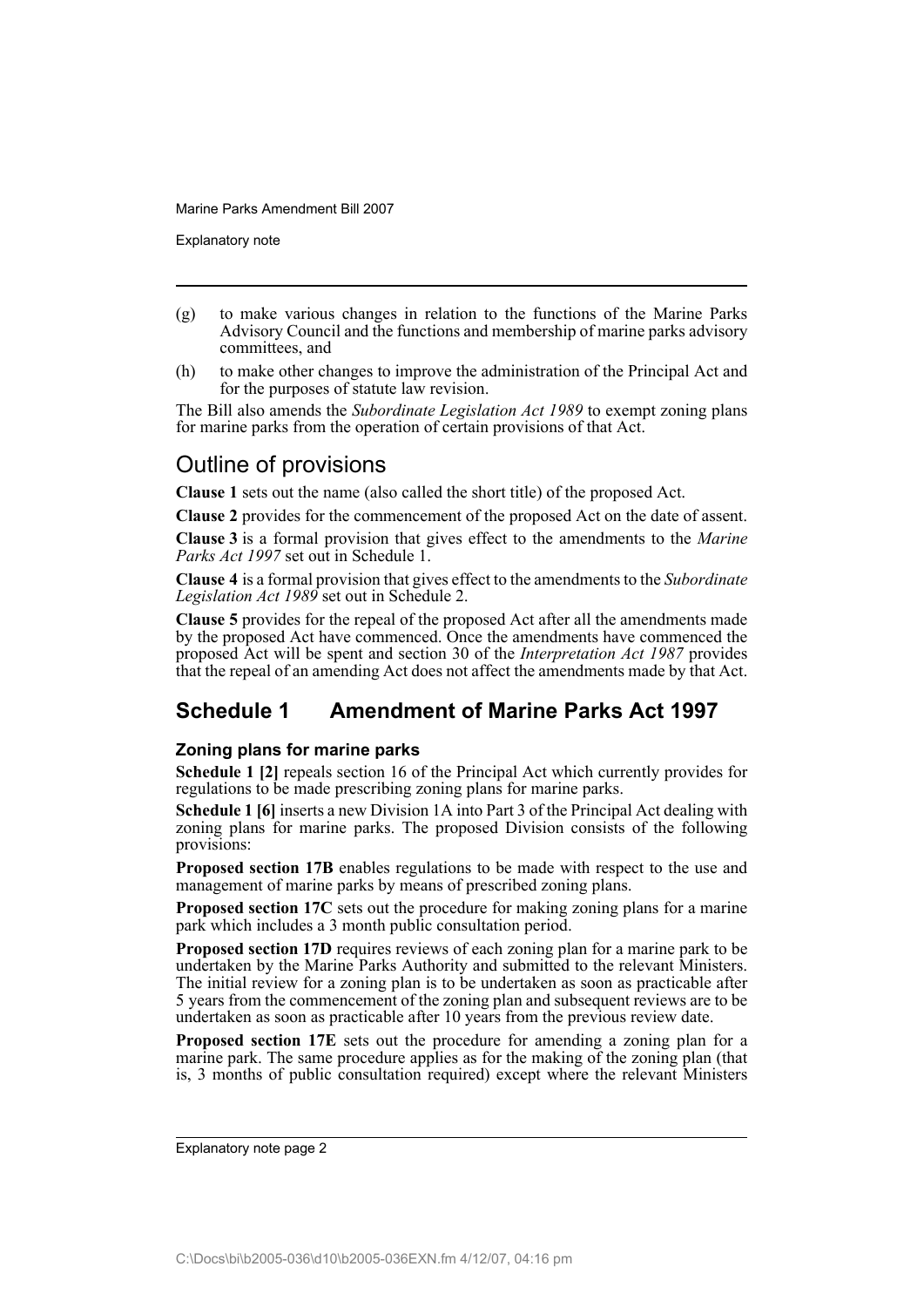Explanatory note

consider that the amendment is to be made as a consequence of the making of certain instruments under the *Threatened Species Conservation Act 1995* or the *Fisheries Management Act 1994*, or the *Environment Protection and Biodiversity Conservation Act 1999* of the Commonwealth, or the amendment is of a minor nature.

**Proposed section 17F** provides that the zoning plan for a marine park prevails over any relevant plan of management under the *National Parks and Wildlife Act 1974* or the *Crown Lands Act 1989*.

**Schedule 1 [1], [5], [8], [10], [12], [14] and [26]** make consequential amendments.

## **Operational plans for marine parks**

**Schedule 1 [27]** omits sections 24–26C of the Principal Act which deal with operational plans for marine parks and inserts the following proposed sections:

**Proposed section 24** sets out the objective of an operational plan for a marine park which is to identify and define a scheme of the strategies, actions or activities that are proposed to be undertaken by the Marine Parks Authority (including arrangements with other agencies) to operate the marine park.

**Proposed section 25** provides for the Marine Parks Authority to adopt a draft operational plan after referring the draft to the advisory committee for the marine park for advice and considering any of the committee's comments.

**Proposed section 26** enables the Marine Parks Authority to amend or replace the operational plan for a marine park. The same procedure applies to any amendment or replacement of an operational plan as applies to its adopting.

**Proposed section 26A** requires the Marine Parks Authority to review an operational plan for a marine park as soon as practicable after the zoning plan for the marine park is amended or replaced, except after a minor amendment to the zoning plan.

**Schedule 1 [28]** makes a consequential amendment.

## **Activities in marine parks**

**Schedule 1 [3]** amends section 17 of the Principal Act to enable regulations to be made regulating or prohibiting the possession of animals, plants or materials that have been taken from marine parks.

**Schedule 1 [4]** amends section 17 of the Principal Act to enable regulations to be made regulating or prohibiting the use of aircraft over or within marine parks.

**Schedule 1 [7]** amends section 18 of the Principal Act to make it clear that sand extraction for the purpose of beach nourishment does not constitute mining in a marine park.

**Schedule 1 [16]** amends section 20A of the Principal Act to make it clear that a marine park closure (that is, a notification under that section that prohibits the carrying out of a specified activity in a marine park or part of a marine park) may prohibit an activity unless the consent of the Marine Parks Authority or a permit issued by the Authority has been obtained.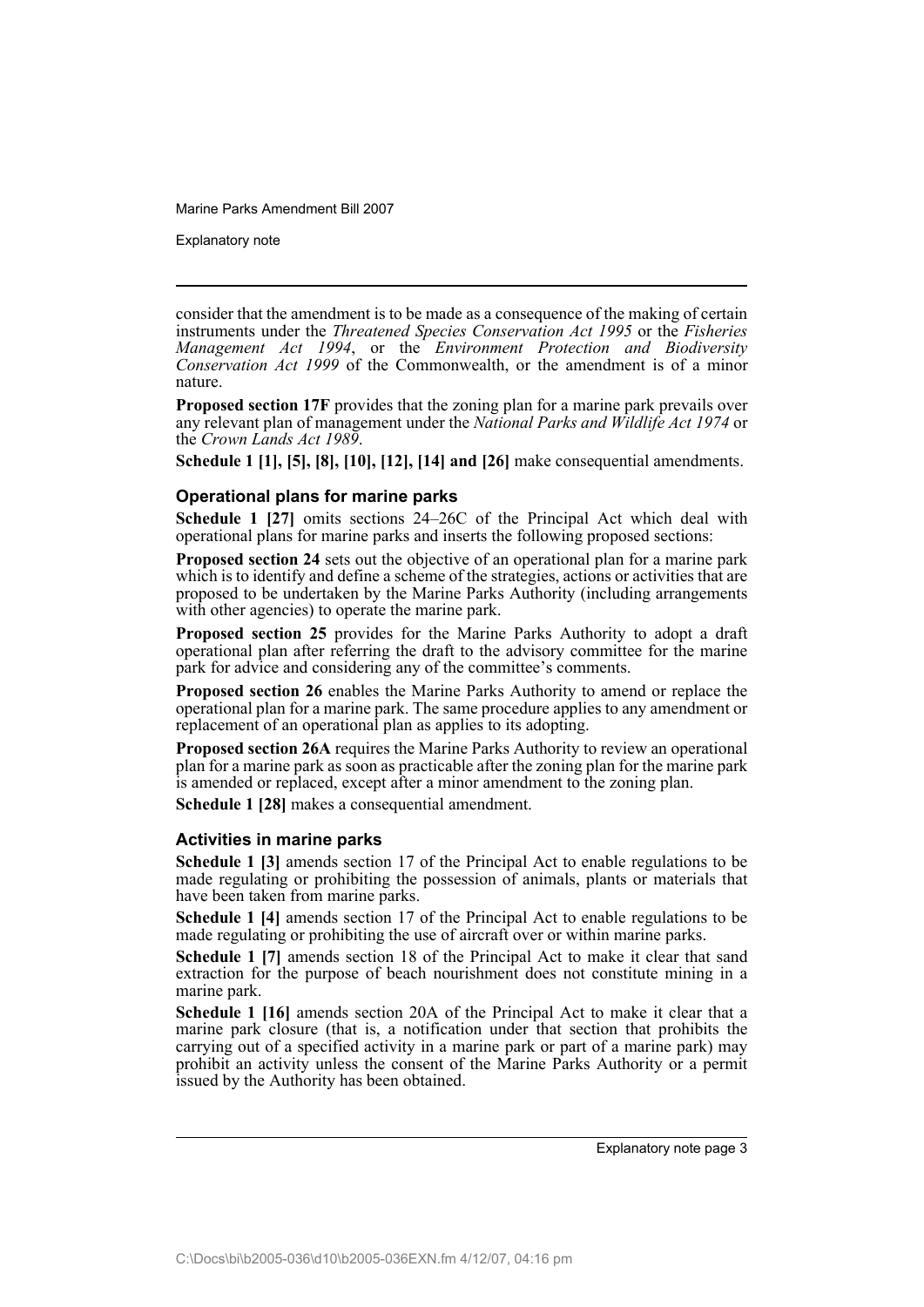Explanatory note

**Schedule 1 [9], [11], [13] and [15]** amend section 19 of the Principal Act to require a consent authority for development under Part 4 of the *Environmental Planning and Assessment Act 1979* in a marine park, or the determining authority for the carrying out of an activity (within the meaning of Part 5 of that Act) in a marine park, to take into consideration any relevant marine park closures.

**Schedule 1 [17]** amends section 20H of the Principal Act which currently enables the Marine Parks Authority to direct the owner or person responsible for certain property left in a marine park to remove it and makes it an offence to fail to comply with the direction. The proposed amendment defines who is taken to be a person responsible for the property.

**Schedule 1 [20]** amends section 20H of the Principal Act to increase the penalties for the offence of failing to comply with such a direction.

**Schedule 1 [22]** amends section 20H of the Principal Act to enable the Marine Parks Authority to repair, remedy, mitigate or prevent further damage caused by any such property if the Authority considers that significant environmental damage has been or is likely to be caused by the property.

**Schedule 1 [18], [19], [21], [23] and [24]** contain consequential amendments to section 20H of the Principal Act.

**Schedule 1 [25]** omits section 21 of the Principal Act which currently requires the Minister administering Part 3 of the *Coastal Protection Act 1979* to notify the Marine Parks Authority of the Minister's intention to give concurrence under that Part to the carrying out of development within a marine park or the use or occupation of any area in a marine park. Section 19 of the Principal Act deals comprehensively with proposed development and activities within a marine park.

**Schedule 1 [41]** amends section 48 of the Principal Act to increase the penalties that may be imposed for offences under the regulations.

## **Marine Parks Authority, Marine Parks Advisory Council and marine parks advisory committees**

**Schedule 1 [32], [33] and [34]** amend section 33 of the Principal Act to qualify the functions of the Marine Parks Advisory Council. The proposed amendments provide that the Council is to give its advice in relation to the matters specified in that section from a statewide perspective and remove the functions of giving advice in relation to variations of the areas of marine parks and the classification of areas within marine parks.

**Schedule 1 [35]** substitutes section 35 of the Principal Act to change the constitution of advisory committees for marine parks so as to remove the requirement that a committee has to comprise at least 9 members and that there are to be members of the committee representing the interests of the Department of Environment and Climate Change and the Department of Primary Industries. The proposed amendment also inserts proposed section 35AA into the Principal Act which sets out the functions of marine parks advisory committees. These are similar to their existing functions under the current section 35 of the Principal Act with the addition of advising on marine park closures.

Explanatory note page 4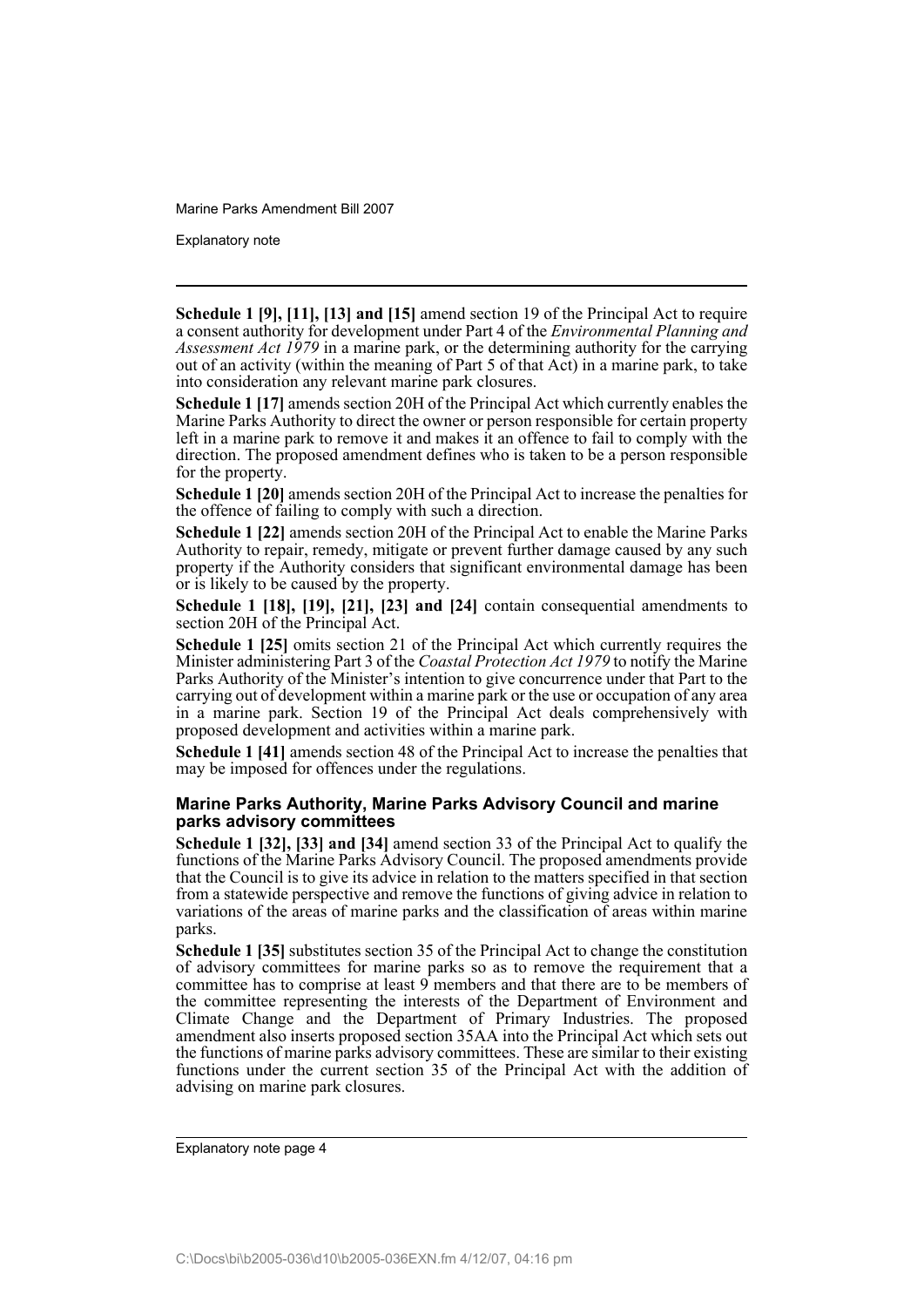Explanatory note

**Schedule 1 [40]** substitutes section 44 of the Principal Act to enable certain ex officio members of the Marine Parks Authority and the Marine Parks Advisory Council to appoint specified officers to act in their place.

**Schedule 1 [43]** amends Schedule 2 to the Principal Act to enable the relevant Ministers to remove an appointed member of the Marine Parks Advisory Council or a marine parks advisory committee, on the request of the Marine Parks Authority, if the Authority considers that the person is unable to adequately represent the interests that he or she was appointed to represent or is unable to adequately provide the relevant expertise.

**Schedule 1 [45]** amends Schedule 2 to the Principal Act to enable the relevant Ministers to appoint alternate members to act in the absence of an appointed member of the Marine Parks Advisory Council or a marine parks advisory committee. The proposed amendment also enables the transaction of business by the Marine Parks Advisory Council or a marine parks advisory committee by the circulation of papers or by telephone or other appropriate means.

## **Other miscellaneous amendments**

**Schedule 1 [36]** amends section 35A of the Principal Act to enable the relevant Ministers to appoint any officer or employee of a Government Department or public or local authority as a marine park ranger.

**Schedule 1 [29]–[31], [37]–[39], [42], [44] and [47]** amend various provisions of the Principal Act to update references to positions and Government Departments.

**Schedule 1 [46] and [48]** contain savings and transitional provisions consequent on the enactment of the proposed Act.

# **Schedule 2 Amendment of Subordinate Legislation Act 1989**

**Schedule 2 [1]** amends section 10 of the *Subordinate Legislation Act 1989*, which provides for the staged repeal of statutory rules, so as to exempt from the operation of that section regulations containing only provisions relating to zoning plans for marine parks.

**Schedule 2 [2]** amends Schedule 3 to the *Subordinate Legislation Act 1989*, which lists matters not requiring regulatory impact statements under that Act, so as to include in that Schedule zoning plans for marine parks.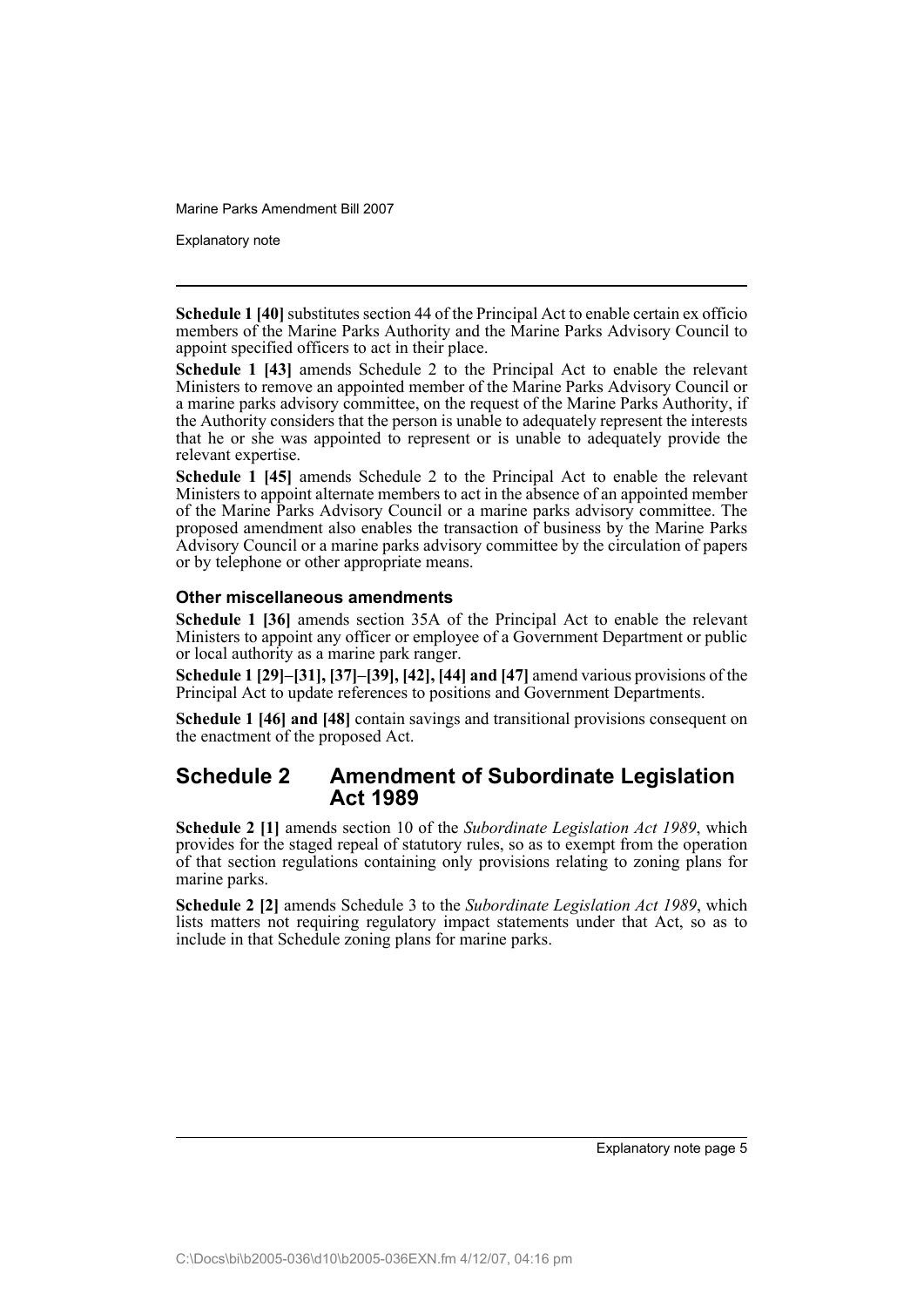Explanatory note

Explanatory note page 6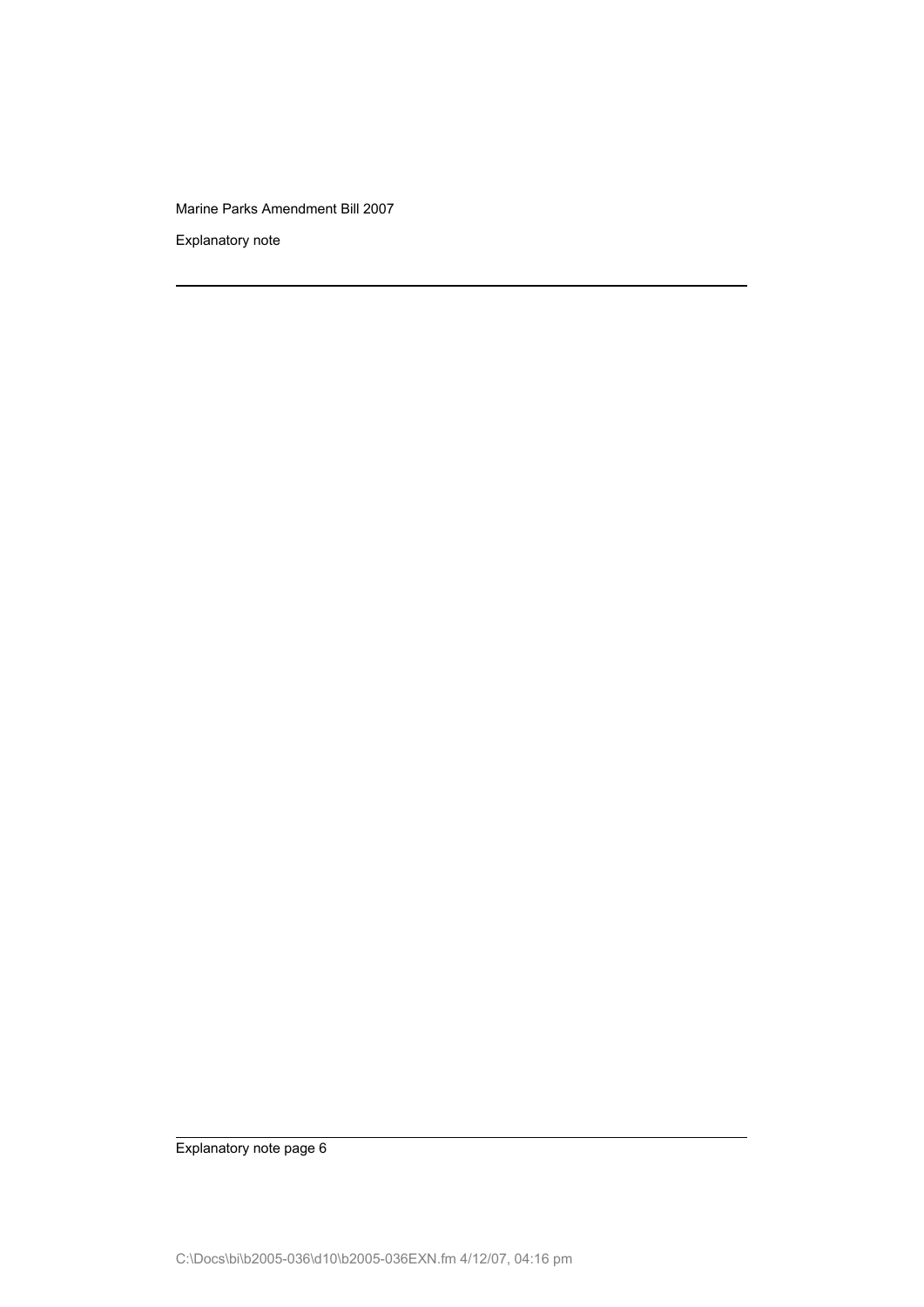First print



New South Wales

# **Marine Parks Amendment Bill 2007**

# **Contents**

|                                                      | Page          |
|------------------------------------------------------|---------------|
| Name of Act                                          | 2             |
| Commencement                                         | 2             |
| Amendment of Marine Parks Act 1997 No 64             | 2             |
| Amendment of Subordinate Legislation Act 1989 No 146 | $\mathcal{P}$ |
| Repeal of Act                                        | 2             |
| Amendment of Marine Parks Act 1997                   | 3             |
| Amendment of Subordinate Legislation Act 1989        | 19            |
|                                                      |               |

b2005-036-25.d10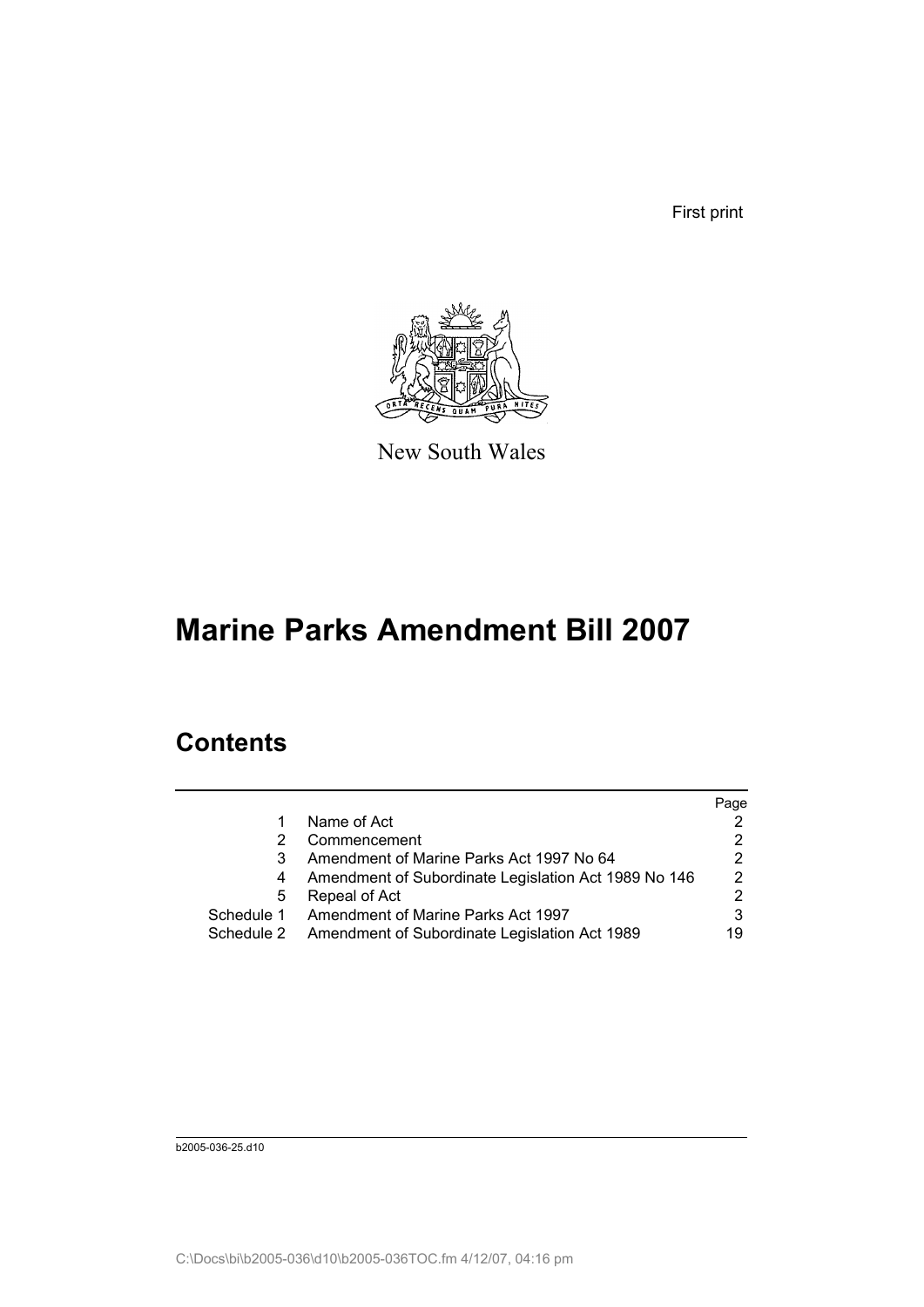**Contents** 

Page

Contents page 2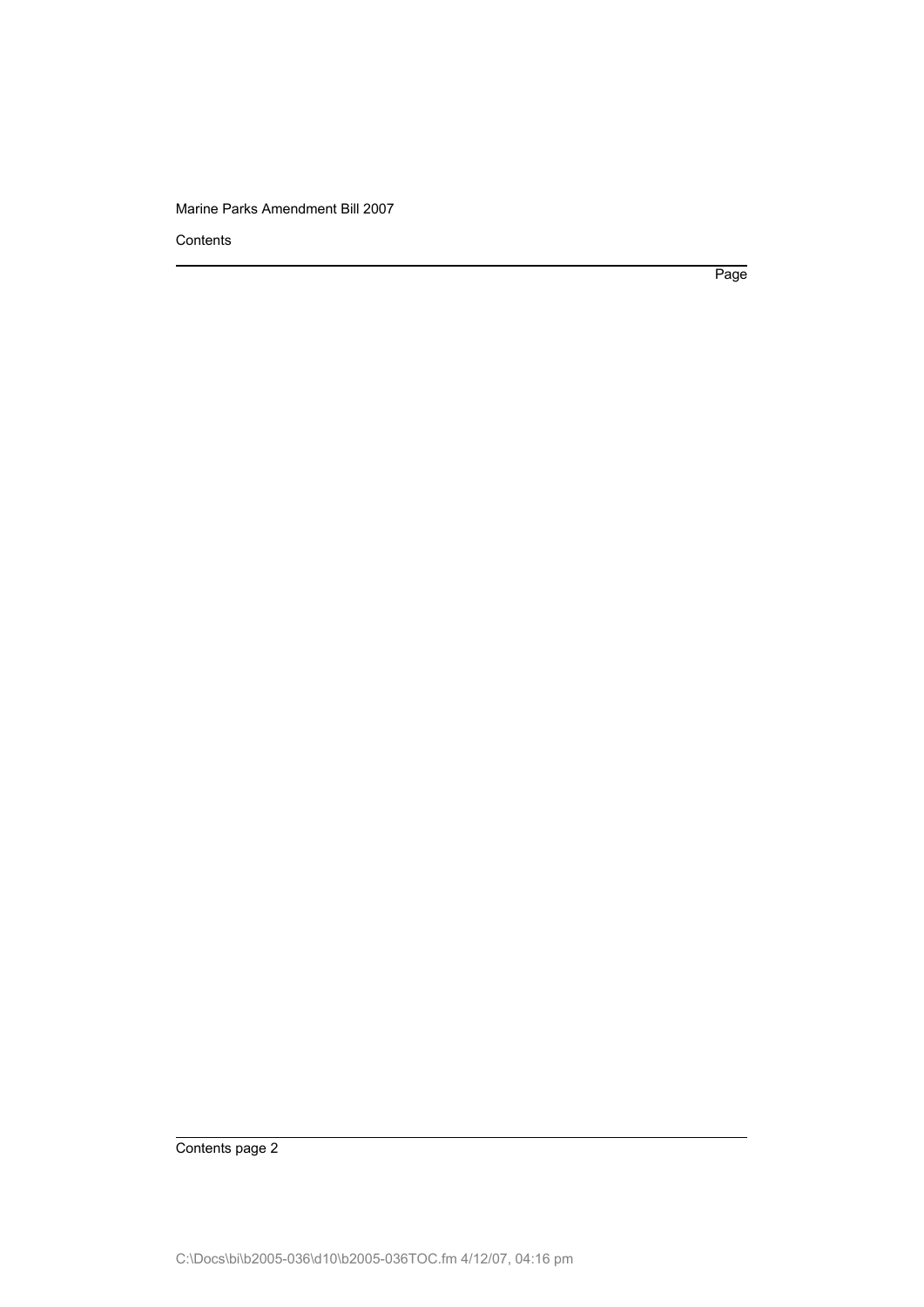

New South Wales

# **Marine Parks Amendment Bill 2007**

No , 2007

# **A Bill for**

An Act to amend the *Marine Parks Act 1997* to make further provision with respect to the management and operation of marine parks; and for other purposes.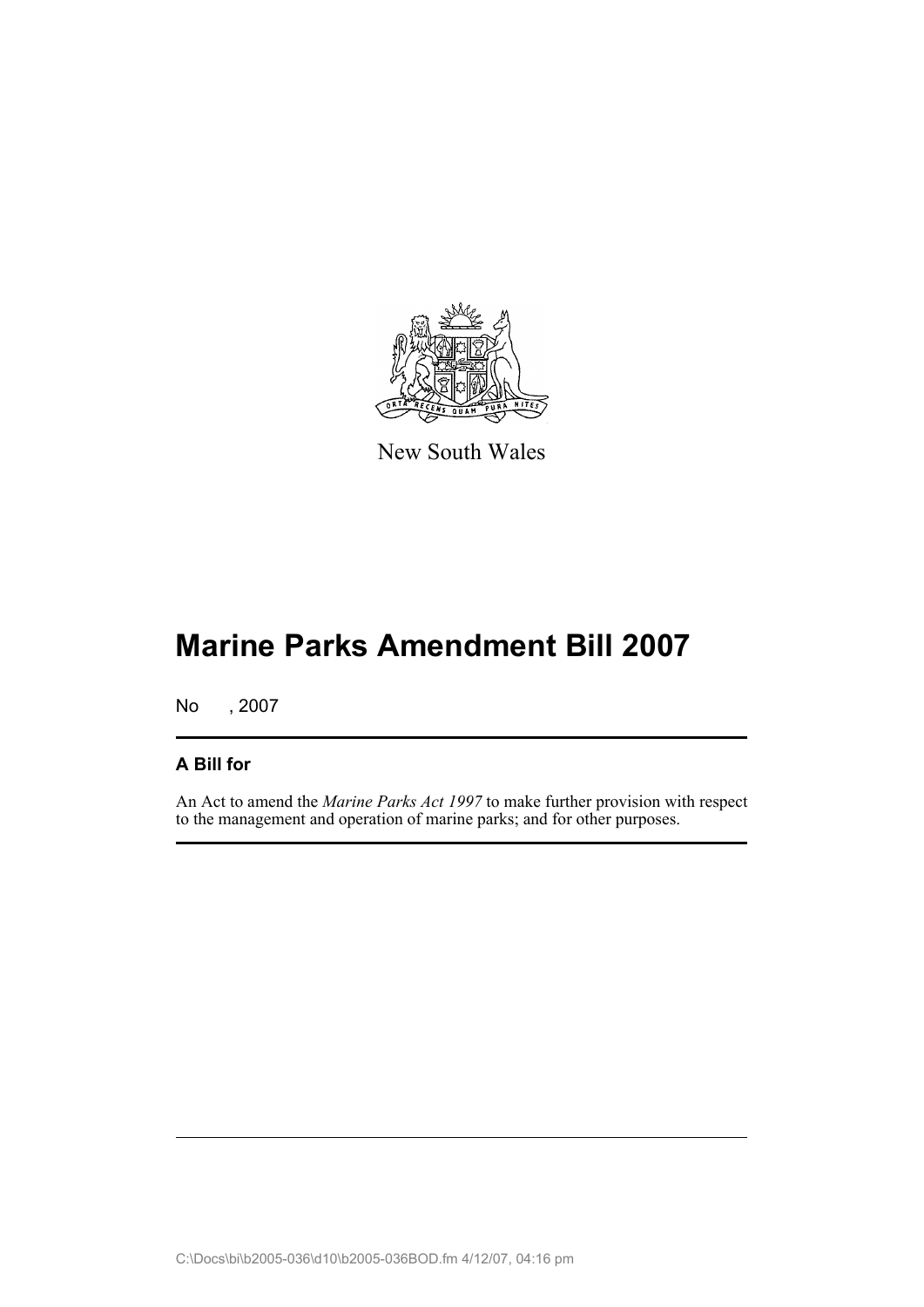<span id="page-9-4"></span><span id="page-9-3"></span><span id="page-9-2"></span><span id="page-9-1"></span><span id="page-9-0"></span>

|              | The Legislature of New South Wales enacts:                                                                                                                       | 1              |
|--------------|------------------------------------------------------------------------------------------------------------------------------------------------------------------|----------------|
| 1            | <b>Name of Act</b>                                                                                                                                               | 2              |
|              | This Act is the <i>Marine Parks Amendment Act 2007</i> .                                                                                                         | 3              |
| $\mathbf{2}$ | <b>Commencement</b>                                                                                                                                              | $\overline{4}$ |
|              | This Act commences on the date of assent.                                                                                                                        | 5              |
| 3            | Amendment of Marine Parks Act 1997 No 64                                                                                                                         | 6              |
|              | The <i>Marine Parks Act 1997</i> is amended as set out in Schedule 1.                                                                                            | $\overline{7}$ |
| 4            | Amendment of Subordinate Legislation Act 1989 No 146                                                                                                             | 8              |
|              | The Subordinate Legislation Act 1989 is amended as set out in<br>Schedule 2.                                                                                     | 9<br>10        |
| 5            | <b>Repeal of Act</b>                                                                                                                                             | 11             |
|              | This Act is repealed on the day following the day on which this Act<br>(1)<br>commences.                                                                         | 12<br>13       |
|              | The repeal of this Act does not, because of the operation of section 30<br>(2)<br>of the <i>Interpretation Act 1987</i> , affect any amendment made by this Act. | 14<br>15       |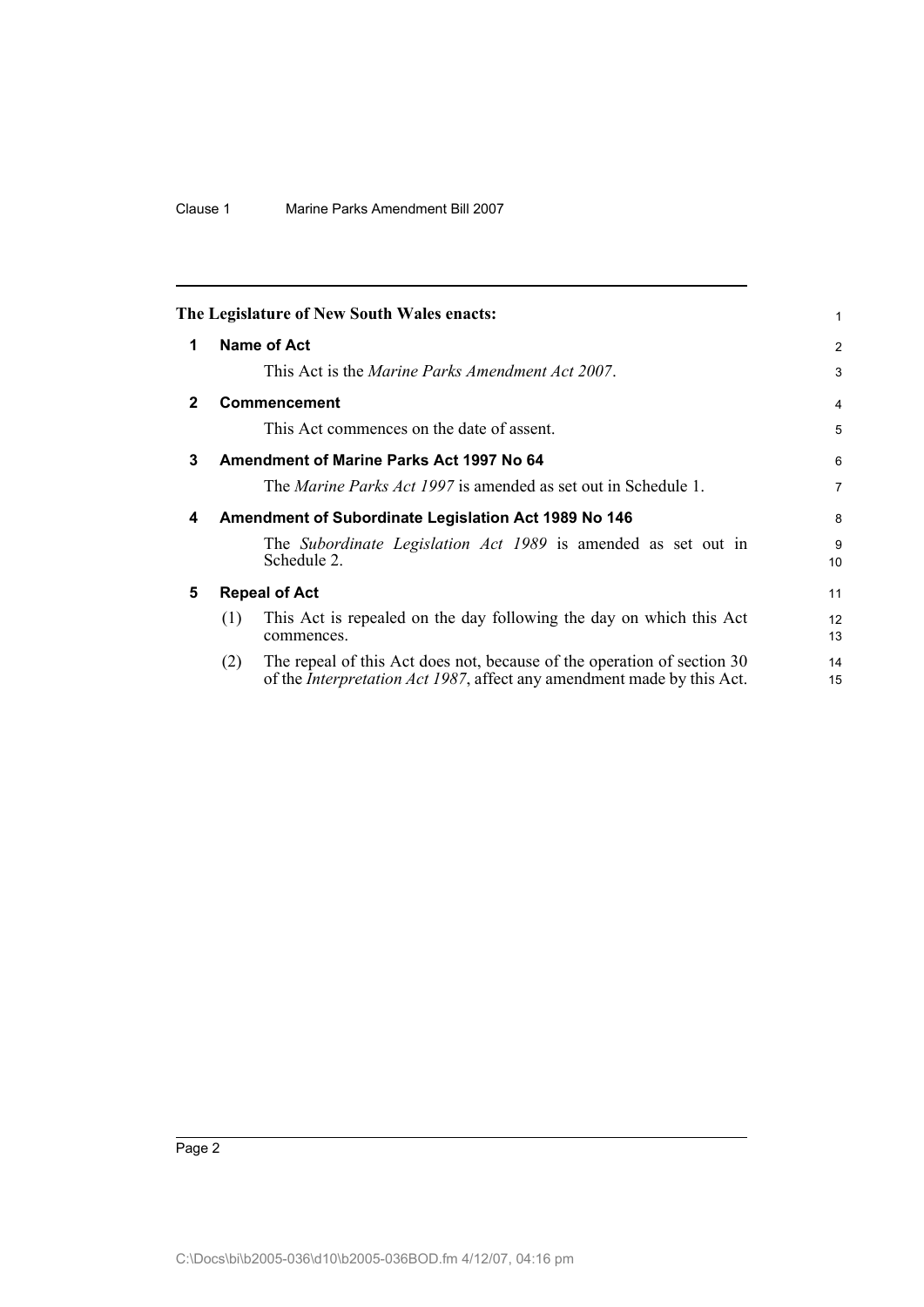Amendment of Marine Parks Act 1997 **Schedule 1** Schedule 1

<span id="page-10-0"></span>

|     | <b>Schedule 1</b><br><b>Amendment of Marine Parks Act 1997</b>                                                                                                                                                          | $\mathbf{1}$             |
|-----|-------------------------------------------------------------------------------------------------------------------------------------------------------------------------------------------------------------------------|--------------------------|
|     | (Section 3)                                                                                                                                                                                                             | $\overline{2}$           |
| [1] | <b>Section 4 Definitions</b>                                                                                                                                                                                            | 3                        |
|     | Omit the definition of <i>marine park closure</i> from section $4(1)$ .                                                                                                                                                 | $\overline{4}$           |
|     | Insert in alphabetical order:                                                                                                                                                                                           | 5                        |
|     | <i>aircraft</i> means any airborne craft, including a fixed wing craft,<br>helicopter, gyrocopter, glider, hang glider, hot air balloon and<br>airship.                                                                 | 6<br>$\overline{7}$<br>8 |
|     | <i>marine park closure</i> —see section 20A.                                                                                                                                                                            | 9                        |
|     | zoning plan for a marine park means the zoning plan for the<br>marine park established by a regulation referred to in section<br>17B.                                                                                   | 10<br>11<br>12           |
| [2] | Section 16 Regulations relating to zoning plans for marine parks                                                                                                                                                        | 13                       |
|     | Omit the section.                                                                                                                                                                                                       | 14                       |
| [3] | Section 17 Other regulations for marine parks                                                                                                                                                                           | 15                       |
|     | Insert "and the possession of animals, plants or materials that have been taken<br>from marine parks" after "marine parks" in section 17 (c).                                                                           | 16<br>17                 |
| [4] | Section 17 (j)                                                                                                                                                                                                          | 18                       |
|     | Insert after section $17$ (i):                                                                                                                                                                                          | 19                       |
|     | regulating or prohibiting the use of aircraft over or within<br>(i)<br>marine parks.                                                                                                                                    | 20<br>21                 |
| [5] | Section 17A Offences against management regulations                                                                                                                                                                     | 22                       |
|     | Insert "or Division 1A" after "this Division" in section 17A.                                                                                                                                                           | 23                       |
| [6] | Part 3, Division 1A                                                                                                                                                                                                     | 24                       |
|     | Insert after section 17A:                                                                                                                                                                                               | 25                       |
|     | <b>Division 1A</b><br><b>Zoning plans</b>                                                                                                                                                                               | 26                       |
|     | 17B<br>Regulations relating to zoning plans for marine parks                                                                                                                                                            | 27                       |
|     | Without affecting the generality of Division 1, the regulations<br>(1)<br>may make provision for or with respect to the use and<br>management of a marine park by means of a zoning plan set out<br>in the regulations. | 28<br>29<br>30<br>31     |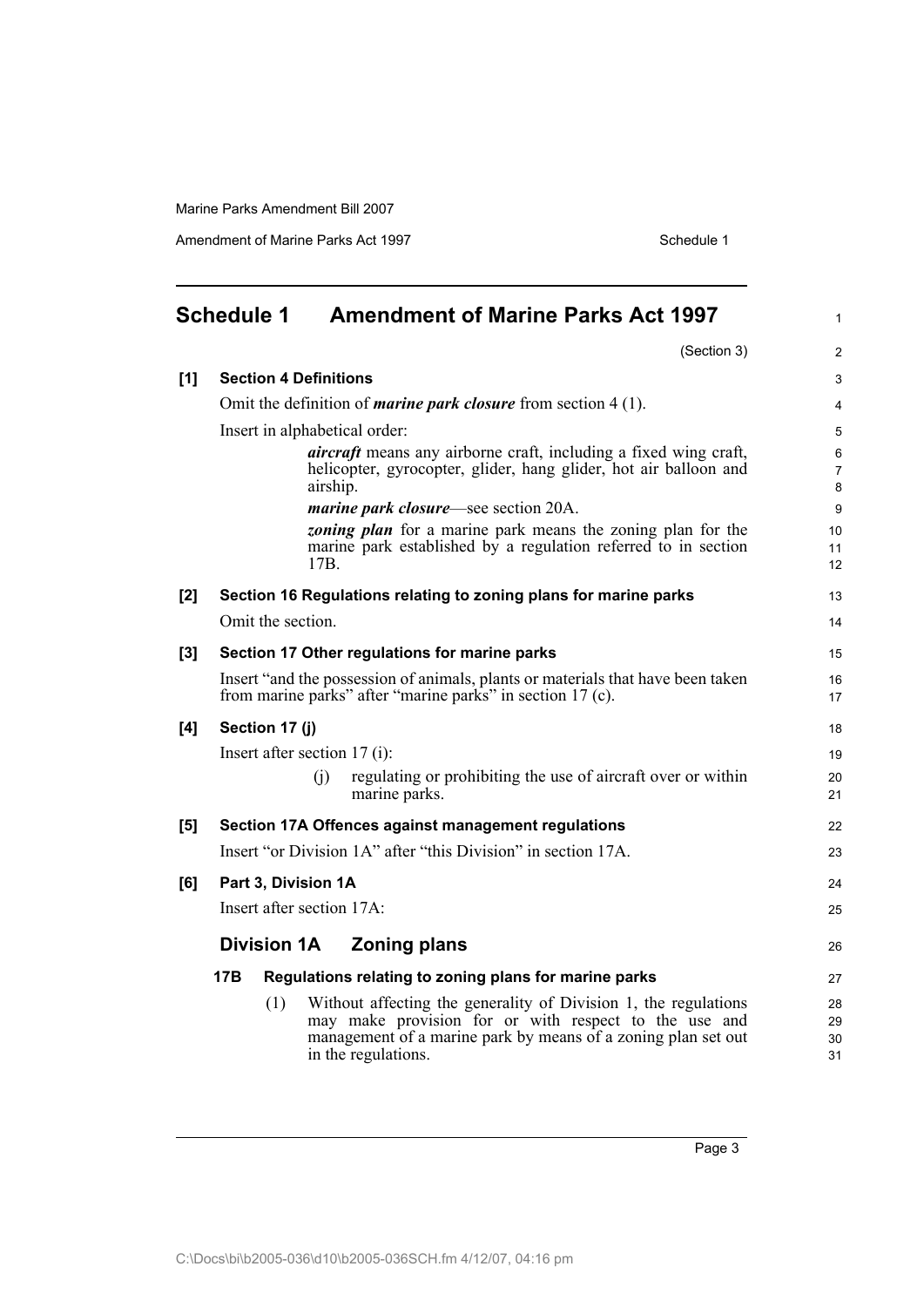| (2) | A zoning plan may include provisions for or with respect to the |
|-----|-----------------------------------------------------------------|
|     | following:                                                      |

(a) the classification of areas within a marine park (for example as sanctuary zones, habitat protection zones and general use zones),

- (b) the uses that are permitted or prohibited within such areas,
- (c) the management of such areas.
- (3) The relevant Ministers must not recommend the making of regulations that establish a zoning plan unless the relevant Ministers are satisfied that the provisions of this Division have been complied with in the making of the regulations.
- (4) Failure to comply with any provision of this Division does not affect the validity of a regulation establishing a zoning plan.

### **17C Making zoning plans for marine parks**

- (1) The Authority, in consultation with the advisory committee for a marine park, is to cause a draft zoning plan to be prepared within 18 months after the declaration of the marine park.
- (2) The Authority is to submit the draft zoning plan to the relevant Ministers together with any comments from the advisory committee for the marine park.
- (3) Within 3 months after receiving the draft zoning plan, the relevant Ministers are to:
	- (a) cause public notice to be given of the draft zoning plan, or
	- (b) refer the draft zoning plan back to the Authority for further consideration.
- (4) The notice is to:
	- (a) specify the address of each place at which copies of the draft zoning plan are available, and
	- (b) invite submissions to be made on the draft zoning plan before the date specified in the notice (being a date not less than 3 months after the date of the notice), and
	- (c) specify the address to which submissions are to be forwarded.
- (5) The relevant Ministers are to consider:
	- (a) any submissions made before the date referred to in subsection (4) (b), or such later date as the relevant Ministers allow, and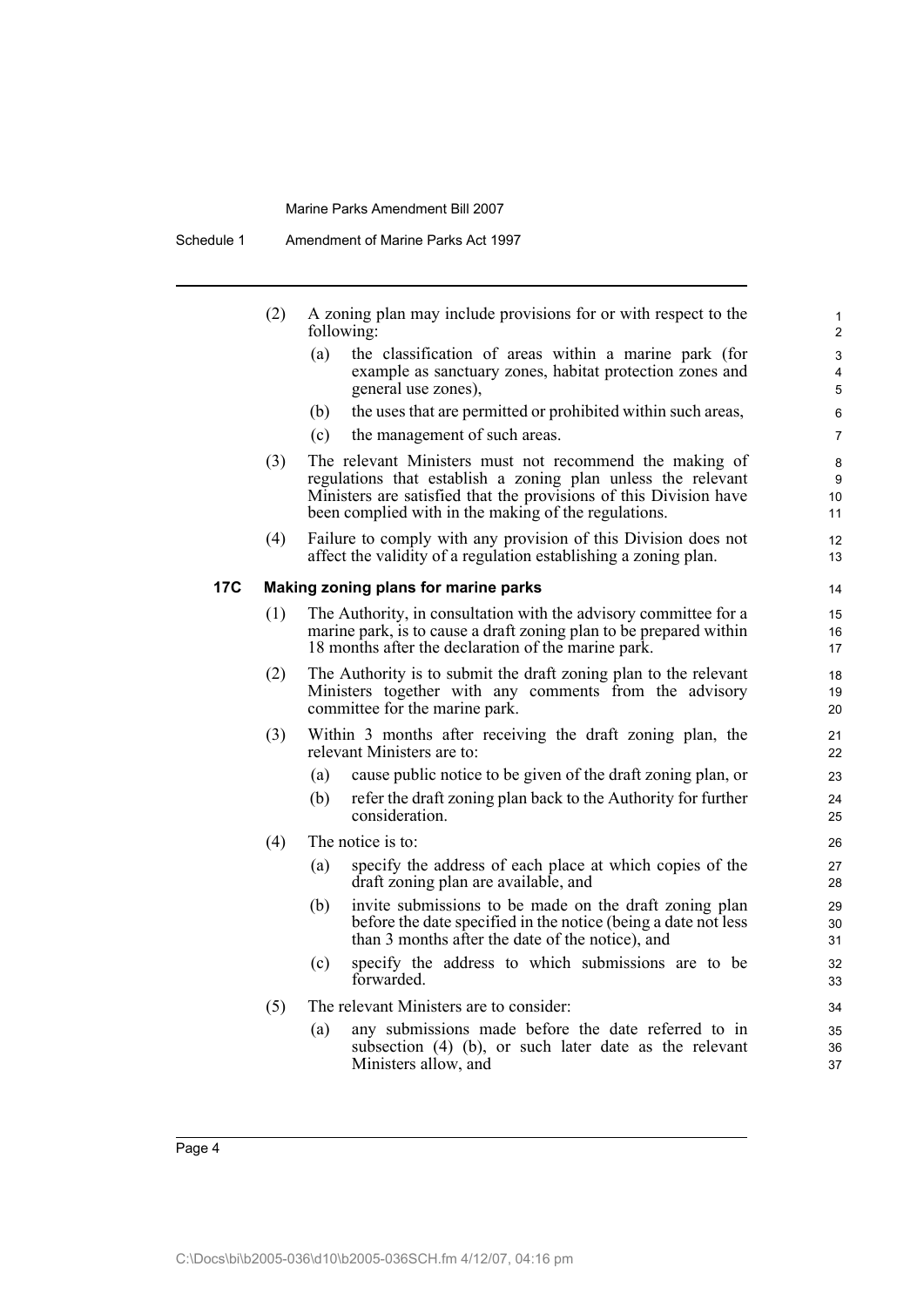Amendment of Marine Parks Act 1997 Schedule 1

|     |     | (b)    | any comments from the advisory committee for the marine<br>park.                                                                                                                                                                               | $\mathbf{1}$<br>$\overline{2}$ |
|-----|-----|--------|------------------------------------------------------------------------------------------------------------------------------------------------------------------------------------------------------------------------------------------------|--------------------------------|
|     | (6) |        | Within 3 months after the date referred to in subsection $(4)$ (b) the<br>relevant Ministers are to:                                                                                                                                           | $\mathbf{3}$<br>4              |
|     |     | (a)    | submit a regulation to the Governor setting out the zoning<br>plan for the marine park with such modifications, if any, as<br>the relevant Ministers think fit, or                                                                             | 5<br>6<br>$\overline{7}$       |
|     |     | (b)    | refer the draft zoning plan back to the Authority for further<br>consideration.                                                                                                                                                                | 8<br>9                         |
| 17D |     |        | Review of zoning plans for marine parks                                                                                                                                                                                                        | 10                             |
|     | (1) | $iS$ : | In this section, the <i>review date</i> for a zoning plan for a marine park                                                                                                                                                                    | 11<br>12                       |
|     |     | (a)    | for the first review of the zoning plan—the date that is<br>5 years after the commencement of the first zoning plan<br>made for the marine park, or                                                                                            | 13<br>14<br>15                 |
|     |     | (b)    | for the second or any subsequent review of the zoning<br>plan—the date that is 10 years after the previous review<br>date for the zoning plan.                                                                                                 | 16<br>17<br>18                 |
|     | (2) |        | The Authority is to conduct a review of the zoning plan for each<br>marine park as soon as practicable after the review date for the<br>zoning plan to determine whether the plan remains appropriate<br>for securing the objects of this Act. | 19<br>20<br>21<br>22           |
|     | (3) |        | In conducting a review, the Authority is to prepare a review<br>report that includes:                                                                                                                                                          | 23<br>24                       |
|     |     | (a)    | the assessment of existing arrangements for:                                                                                                                                                                                                   | 25                             |
|     |     |        | the conservation of natural and cultural heritage,<br>(i)<br>and                                                                                                                                                                               | 26<br>27                       |
|     |     |        | (ii)<br>sustainable resource use, and                                                                                                                                                                                                          | 28                             |
|     |     |        | (iii)<br>the management of zones, and                                                                                                                                                                                                          | 29                             |
|     |     | (b)    | any relevant findings and recommendations arising from<br>the review, and                                                                                                                                                                      | 30<br>31                       |
|     |     | (c)    | such other information arising from the review as the<br>Authority considers appropriate.                                                                                                                                                      | 32<br>33                       |
|     | (4) |        | The review report is to be referred to the advisory committee for<br>the marine park concerned for comment.                                                                                                                                    | 34<br>35                       |
|     | (5) |        | A copy of the review report, including any comments from the<br>advisory committee for the marine park, is to be given to the                                                                                                                  | 36<br>37                       |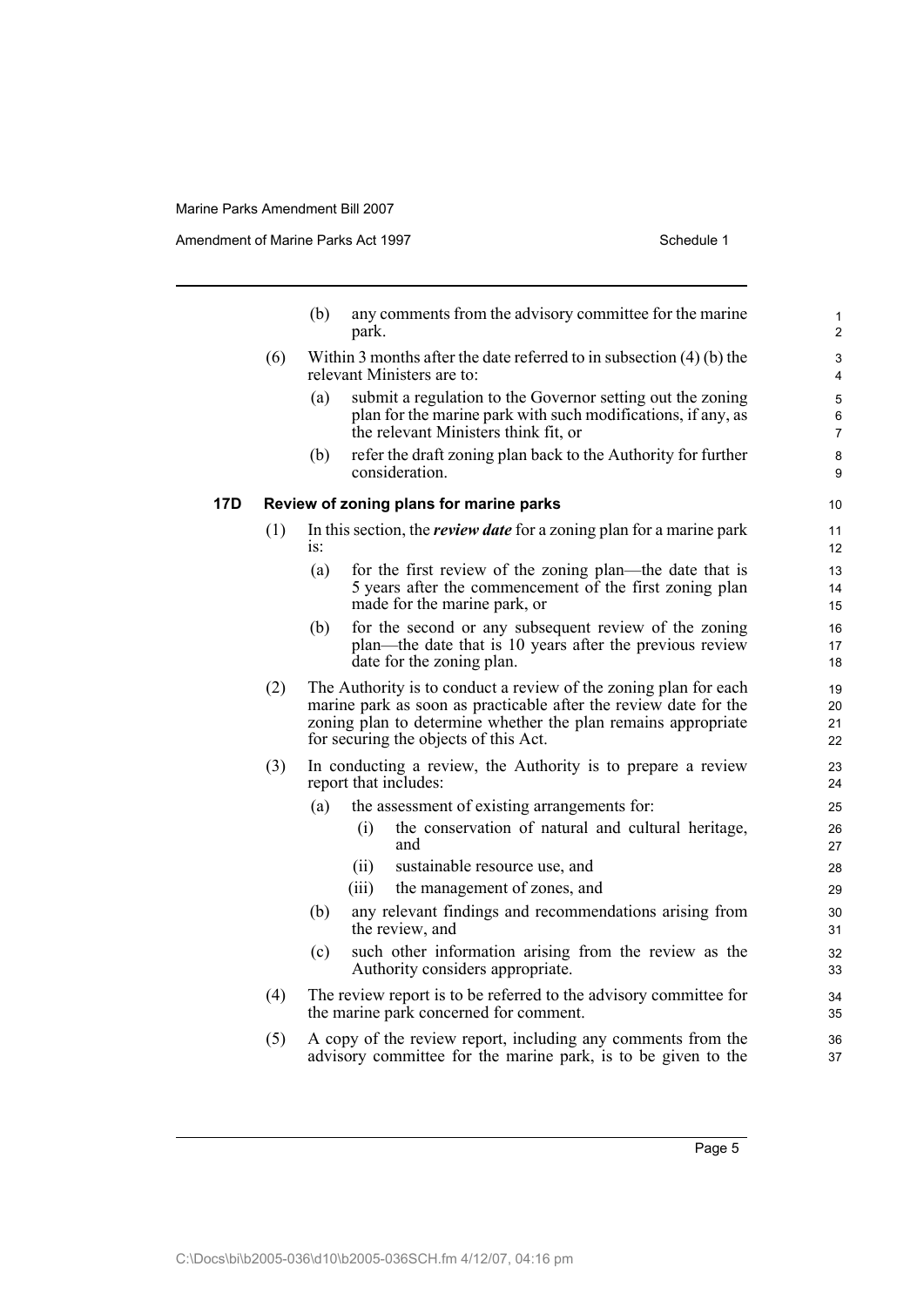relevant Ministers no later than 12 months after the relevant review date for the plan.

- (6) Within 3 months after receiving a review report, the relevant Ministers are to direct the Authority to:
	- (a) cause a draft zoning plan to be prepared to replace the zoning plan for the marine park, or
	- (b) cause a draft zoning plan to be prepared to amend the zoning plan for the marine park, or
	- (c) take such other action in relation to the marine park as specified by the relevant Ministers.

### **17E Amending zoning plans for marine parks**

- (1) The relevant Ministers may, at any time, recommend the making of a regulation to amend the zoning plan for a marine park.
- (2) Without limiting subsection (1), the relevant Ministers may recommend the making of a regulation to amend the zoning plan for a marine park as a consequence of any of the following:
	- (a) the publication of a critical habitat declaration, threat abatement plan or recovery plan under the *Threatened Species Conservation Act 1995*,
	- (b) the publication of a critical habitat declaration, threat abatement plan or recovery plan under the *Fisheries Management Act 1994*,
	- (c) the making of any instrument under the *Environment Protection and Biodiversity Conservation Act 1999* of the Commonwealth in relation to species, ecological communities, places or activities that is relevant to the marine park,
	- (d) the making of a proclamation under this Act varying the area of the marine park.
- (3) At the direction of the relevant Ministers, the Authority is, in consultation with the advisory committee for the marine park, to cause a draft zoning plan to be prepared to amend a zoning plan.
- (4) Section 17C (2)–(6) apply to the making of an amendment to the zoning plan for a marine park in the same way as they apply to the making of a zoning plan under that section unless the relevant Ministers are of the opinion that:
	- (a) the amendment is to be made as a consequence of any event referred to in subsection  $(2)$   $(a)$ – $(c)$ , or
	- (b) the proposed amendment is of a minor nature. 39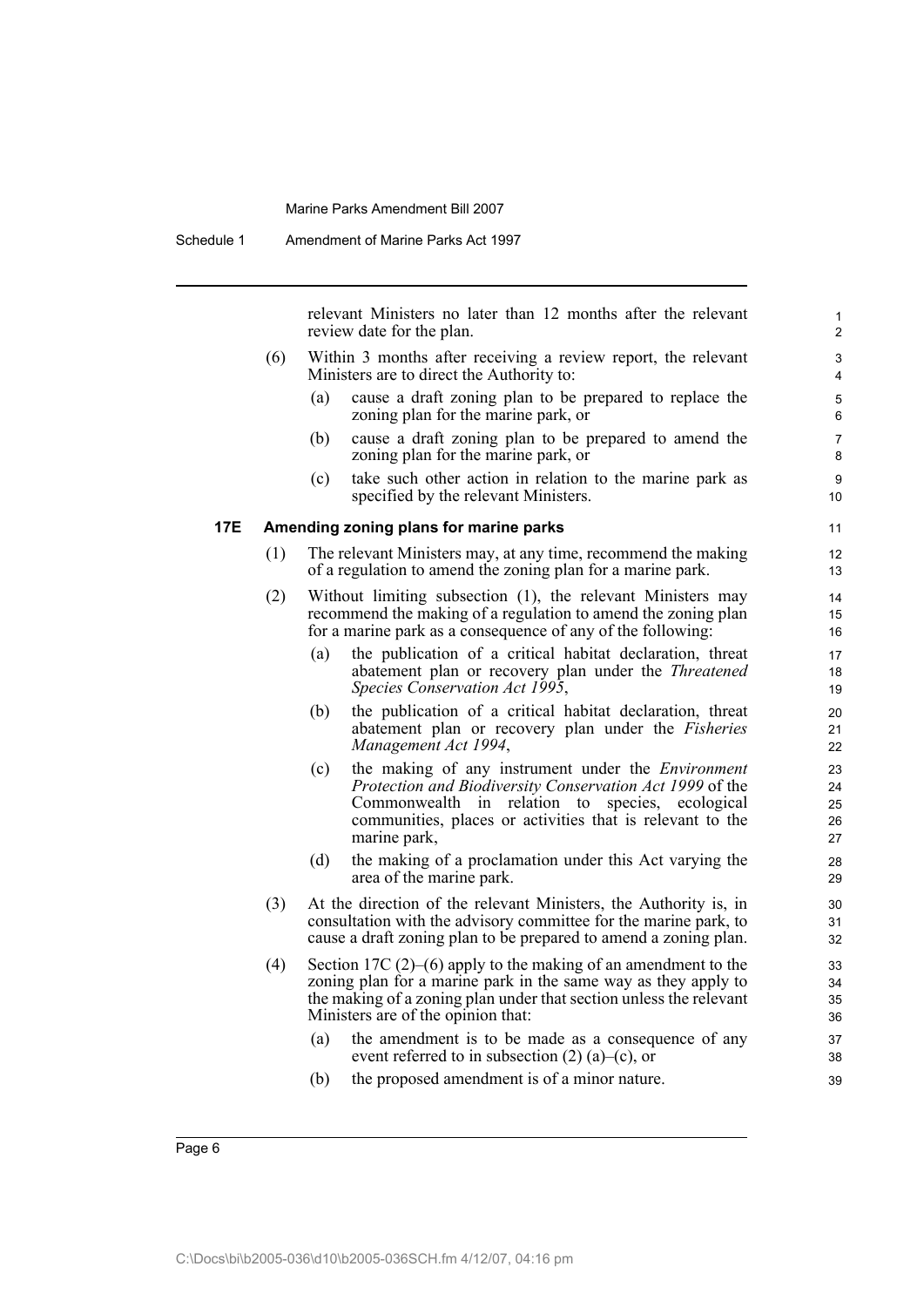Amendment of Marine Parks Act 1997 **Schedule 1** Schedule 1

|        | 17F |     |                                               | Relationship with other plans of management                                                                                                                    | 1                       |
|--------|-----|-----|-----------------------------------------------|----------------------------------------------------------------------------------------------------------------------------------------------------------------|-------------------------|
|        |     |     |                                               | If an area within a marine park is subject to a plan of management                                                                                             | $\overline{\mathbf{c}}$ |
|        |     |     |                                               | under the National Parks and Wildlife Act 1974 or the Crown<br>Lands Act 1989, the zoning plan for the marine park prevails over                               | 3<br>4                  |
|        |     |     |                                               | the plan of management to the extent of any inconsistency.                                                                                                     | 5                       |
| $[7]$  |     |     |                                               | Section 18 Mining in marine parks prohibited                                                                                                                   | 6                       |
|        |     |     | Insert after section $18(3)$ :                |                                                                                                                                                                | $\overline{7}$          |
|        |     | (4) |                                               | This section does not apply to or in respect of sand extraction for<br>the purpose of beach nourishment.                                                       | 8<br>9                  |
| [8]    |     |     |                                               | Section 19 Development within marine park-application of EPA Act                                                                                               | 10                      |
|        |     |     |                                               | Omit section 19 (1) (a) (ii). Insert instead:                                                                                                                  | 11                      |
|        |     |     | (ii)                                          | if there is a zoning plan for the marine park, the<br>objects of the zone within which the area concerned<br>is situated as specified in that zoning plan, and | 12<br>13<br>14          |
| [9]    |     |     | Section 19 (1) (a) (iv)                       |                                                                                                                                                                | 15                      |
|        |     |     | Insert after section 19 (1) (a) (iii):        |                                                                                                                                                                | 16                      |
|        |     |     | (iv)                                          | any relevant marine park closures, and                                                                                                                         | 17                      |
| $[10]$ |     |     | Section 19 (2) (a) (ii)                       |                                                                                                                                                                | 18                      |
|        |     |     |                                               | Omit the subparagraph. Insert instead:                                                                                                                         | 19                      |
|        |     |     | (i)                                           | if there is a zoning plan for the marine park, the<br>objects of the zone within which the area concerned<br>is situated as specified in that zoning plan, and | 20<br>21<br>22          |
| $[11]$ |     |     | Section 19 (2) (a) (iv)                       |                                                                                                                                                                | 23                      |
|        |     |     | Insert after 19 $(2)$ $(a)$ $(iii)$ :         |                                                                                                                                                                | 24                      |
|        |     |     | (iv)                                          | any relevant marine park closures, and                                                                                                                         | 25                      |
| $[12]$ |     |     | Section 19 (3) (a) (ii)                       |                                                                                                                                                                | 26                      |
|        |     |     |                                               | Omit the subparagraph. Insert instead:                                                                                                                         | 27                      |
|        |     |     | (11)                                          | if there is a zoning plan for the marine park, the<br>objects of the zone within which the area concerned<br>is situated as specified in that zoning plan, and | 28<br>29<br>30          |
| $[13]$ |     |     | Section 19 (3) (a) (iv)                       |                                                                                                                                                                | 31                      |
|        |     |     | Insert after section 19 $(3)$ $(a)$ $(iii)$ : |                                                                                                                                                                | 32                      |
|        |     |     | (iv)                                          | any relevant marine park closures, and                                                                                                                         | 33                      |
|        |     |     |                                               |                                                                                                                                                                |                         |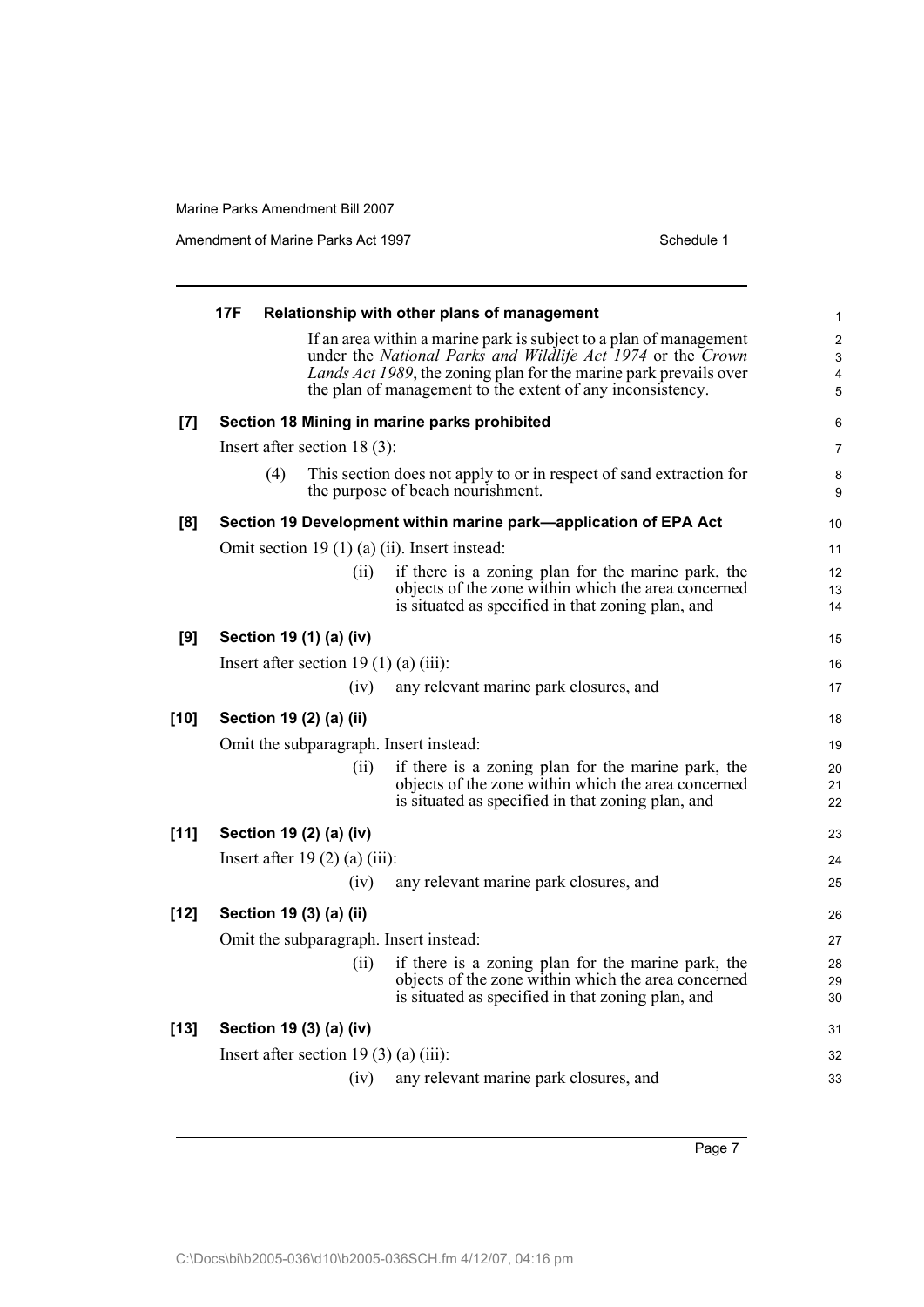Schedule 1 Amendment of Marine Parks Act 1997

| $[14]$ | Section 19 (4) (b)                 |                                                                                                                                                                                   | 1                       |
|--------|------------------------------------|-----------------------------------------------------------------------------------------------------------------------------------------------------------------------------------|-------------------------|
|        |                                    | Omit the paragraph. Insert instead:                                                                                                                                               | $\overline{\mathbf{c}}$ |
|        | (b)                                | if there is a zoning plan for the marine park, the objects of<br>the zone within which the area concerned is situated as<br>specified in that zoning plan, and                    | 3<br>4<br>5             |
| $[15]$ | Section 19 (4) (d)                 |                                                                                                                                                                                   | 6                       |
|        |                                    | Insert at the end of section 19 $(4)$ $(c)$ :                                                                                                                                     | 7                       |
|        |                                    | , and                                                                                                                                                                             | 8                       |
|        | (d)                                | any relevant marine park closures.                                                                                                                                                | 9                       |
| $[16]$ |                                    | Section 20A Prohibition of activities in marine parks                                                                                                                             | 10                      |
|        | Insert after section $20A(3)(a)$ : |                                                                                                                                                                                   | 11                      |
|        | (a1)                               | without limiting paragraph (a), may prohibit the carrying<br>out of an activity unless the consent of the Authority or a<br>permit issued by the Authority has been obtained, and | 12<br>13<br>14          |
| $[17]$ | marine parks                       | Section 20H Removal of wrecked vessels and other property from                                                                                                                    | 15<br>16                |
|        |                                    | Omit section 20H (1). Insert instead:                                                                                                                                             | 17                      |
|        | (1)                                | In this section:                                                                                                                                                                  | 18                      |
|        |                                    | <i>person responsible</i> , in respect of removable property, means:                                                                                                              | 19                      |
|        | (a)                                | the person who caused the property to be in the marine<br>park, or                                                                                                                | 20<br>21                |
|        | (b)                                | if the person referred to in paragraph (a) is unknown or is<br>unable to remove the property—the person who has<br>control of the property, or                                    | 22<br>23<br>24          |
|        | (c)                                | if the persons referred to in paragraphs (a) and (b) are<br>unknown or are unable to remove the property—the owner<br>of the property.                                            | 25<br>26<br>27          |
|        |                                    | <i>removable property</i> includes:                                                                                                                                               | 28                      |
|        | (a)                                | any sunken or wrecked vessel, or                                                                                                                                                  | 29                      |
|        | (b)                                | any abandoned property, or                                                                                                                                                        | 30                      |
|        | (c)                                | anything unlawfully erected or placed.                                                                                                                                            | 31                      |
| $[18]$ | <b>Section 20H (2)</b>             |                                                                                                                                                                                   | 32                      |
|        |                                    | Omit "the owner of or person responsible for any unused property".                                                                                                                | 33                      |
|        |                                    | Insert instead "the person responsible for any removable property".                                                                                                               | 34                      |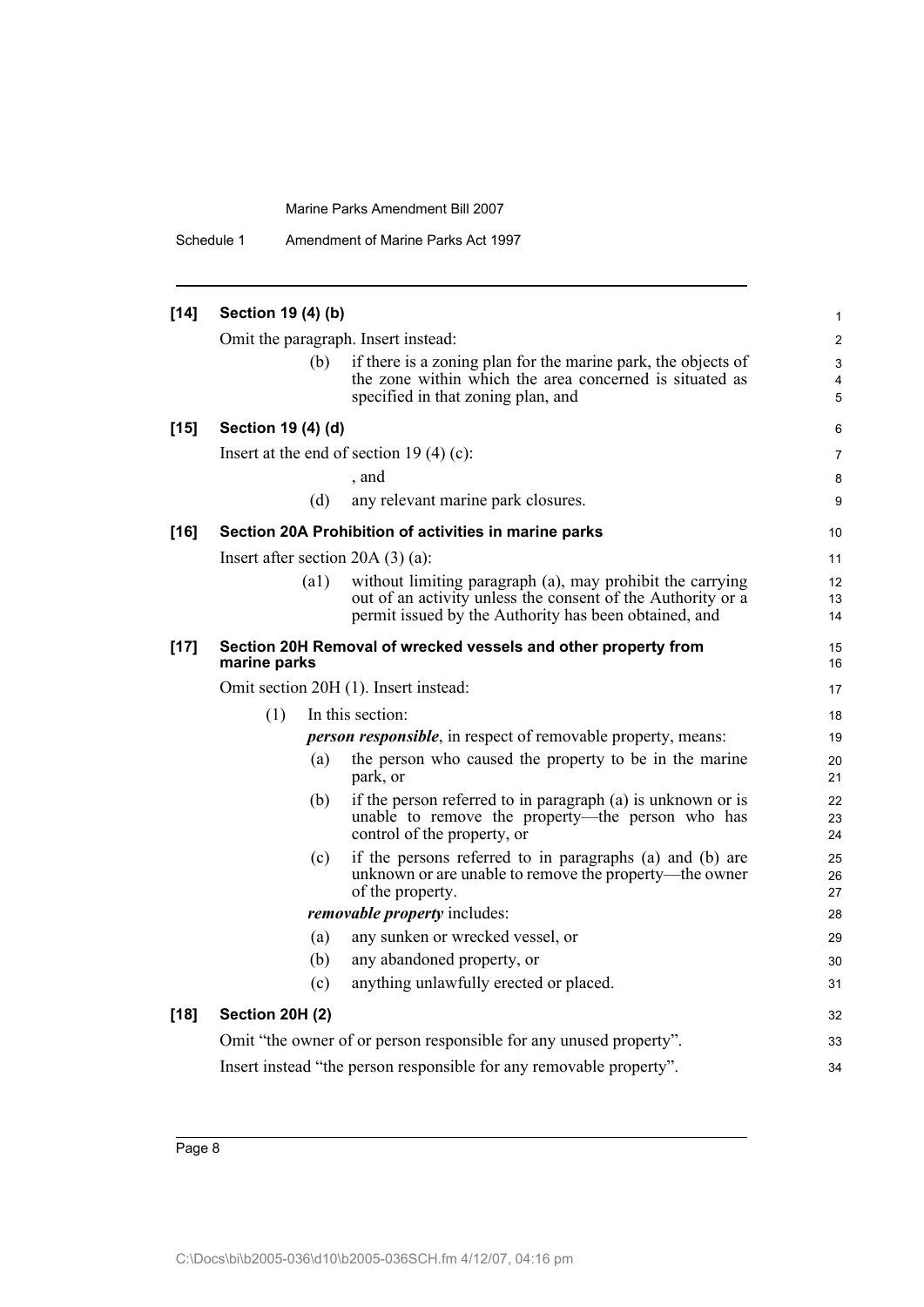Amendment of Marine Parks Act 1997 **Schedule 1** Schedule 1

| $[19]$ | <b>Section 20H (2)</b>                                                                                                                                                                                                                                                          | 1                   |
|--------|---------------------------------------------------------------------------------------------------------------------------------------------------------------------------------------------------------------------------------------------------------------------------------|---------------------|
|        | Omit "owner or".                                                                                                                                                                                                                                                                | $\overline{c}$      |
| $[20]$ | <b>Section 20H (2)</b>                                                                                                                                                                                                                                                          | 3                   |
|        | Omit "500" and "100". Insert instead "1000" and "200", respectively.                                                                                                                                                                                                            | 4                   |
| $[21]$ | <b>Section 20H (3)</b>                                                                                                                                                                                                                                                          | 5                   |
|        | Omit "unused" wherever occurring. Insert instead "removable".                                                                                                                                                                                                                   | 6                   |
| $[22]$ | Section 20H (4A)                                                                                                                                                                                                                                                                | 7                   |
|        | Insert after section $20H(4)$ :                                                                                                                                                                                                                                                 | 8                   |
|        | If, in the opinion of the Authority, significant environmental<br>(4A)<br>damage has been, or is likely to be, caused by removable property<br>in a marine park, the Authority may take such steps as the<br>Authority considers appropriate to do any or all of the following: | 9<br>10<br>11<br>12 |
|        | repair or remedy any damage to the environment caused by<br>(a)<br>the property,                                                                                                                                                                                                | 13<br>14            |
|        | mitigate any damage to the environment caused by the<br>(b)<br>property,                                                                                                                                                                                                        | 15<br>16            |
|        | prevent any further damage to the environment by the<br>(c)<br>property.                                                                                                                                                                                                        | 17<br>18            |
| $[23]$ | <b>Section 20H (5)</b>                                                                                                                                                                                                                                                          | 19                  |
|        | Omit "owner of or person responsible for the unused property".                                                                                                                                                                                                                  | 20                  |
|        | Insert instead "person responsible for the removable property".                                                                                                                                                                                                                 | 21                  |
| $[24]$ | <b>Section 20H (6)</b>                                                                                                                                                                                                                                                          | 22                  |
|        | Omit "unused property" wherever occurring.                                                                                                                                                                                                                                      | 23                  |
|        | Insert instead "removable property".                                                                                                                                                                                                                                            | 24                  |
| $[25]$ | Section 21 Relationship with Coastal Protection Act 1979                                                                                                                                                                                                                        | 25                  |
|        | Omit the section.                                                                                                                                                                                                                                                               | 26                  |
| $[26]$ | Section 23 Preparation of operational plan for marine park                                                                                                                                                                                                                      | 27                  |
|        | Omit "after the declaration of the marine park".                                                                                                                                                                                                                                | 28                  |
|        | Insert instead "after the establishment of a zoning plan for the marine park".                                                                                                                                                                                                  | 29                  |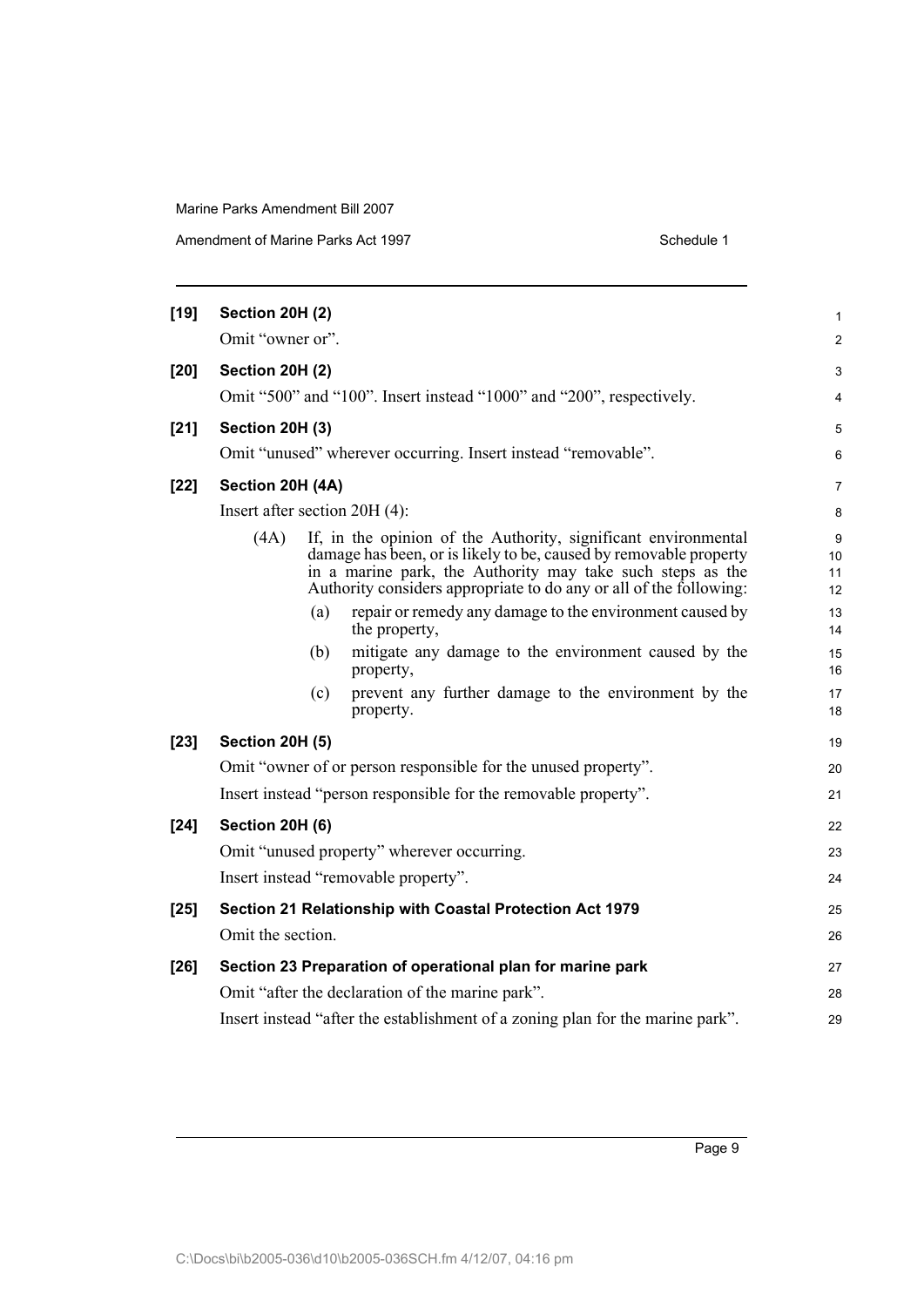Schedule 1 Amendment of Marine Parks Act 1997

| $[27]$ |                                                     |     | Sections 24-26A                                                                                                                                                                                                                                                                                                                                               | 1                                       |  |
|--------|-----------------------------------------------------|-----|---------------------------------------------------------------------------------------------------------------------------------------------------------------------------------------------------------------------------------------------------------------------------------------------------------------------------------------------------------------|-----------------------------------------|--|
|        |                                                     |     | Omit sections 24–26C. Insert instead:                                                                                                                                                                                                                                                                                                                         | 2                                       |  |
|        | 24<br>Objective of operational plan for marine park |     |                                                                                                                                                                                                                                                                                                                                                               |                                         |  |
|        |                                                     |     | The objective of an operational plan for a marine park is to<br>identify and define a scheme of the strategies, actions or activities<br>that are proposed to be undertaken by the Authority (including<br>arrangements with other agencies) to operate a marine park,<br>consistent with the zoning plan for the marine park and the<br>objects of this Act. | 4<br>5<br>6<br>$\overline{7}$<br>8<br>9 |  |
|        | 25                                                  |     | Adoption of operational plan                                                                                                                                                                                                                                                                                                                                  | 10                                      |  |
|        |                                                     | (1) | The Authority is to prepare a draft operational plan for a marine<br>park having regard to the zoning plan for the park and the objects<br>of this Act.                                                                                                                                                                                                       | 11<br>12<br>13                          |  |
|        |                                                     | (2) | The Authority is to refer the draft operational plan to the advisory<br>committee for the marine park concerned for consideration and<br>advice.                                                                                                                                                                                                              | 14<br>15<br>16                          |  |
|        |                                                     | (3) | The Authority is to consider any comments it receives from the<br>advisory committee for the marine park within the period<br>specified by the Authority when referring the plan (being a period<br>of not less than 28 days).                                                                                                                                | 17<br>18<br>19<br>20                    |  |
|        |                                                     | (4) | The Authority is to adopt an operational plan for a marine park as<br>soon as practicable and, before doing so, may make such changes<br>(if any) to the draft plan as it thinks appropriate to take account<br>of the comments received from the advisory committee.                                                                                         | 21<br>22<br>23<br>24                    |  |
|        | 26                                                  |     | Alteration or replacement of operational plan for marine park                                                                                                                                                                                                                                                                                                 | 25                                      |  |
|        |                                                     | (1) | The Authority may, at any time, amend or replace the operational<br>plan for a marine park.                                                                                                                                                                                                                                                                   | 26<br>27                                |  |
|        |                                                     | (2) | Without limiting subsection (1), the Authority may amend or<br>replace the operational plan for the marine park as a consequence<br>of a review conducted under section 26A.                                                                                                                                                                                  | 28<br>29<br>30                          |  |
|        |                                                     | (3) | Section 25 applies to the amendment or replacement of an<br>operational plan under this section in the same way as it applies<br>to the initial operational plan for a marine park.                                                                                                                                                                           | 31<br>32<br>33                          |  |
|        | 26A                                                 |     | Review of operational plan for marine park                                                                                                                                                                                                                                                                                                                    | 34                                      |  |
|        |                                                     | (1) | The Authority is to review the operational plan for a marine park<br>as soon as practicable after the zoning plan for the marine park is<br>amended or replaced.                                                                                                                                                                                              | 35<br>36<br>37                          |  |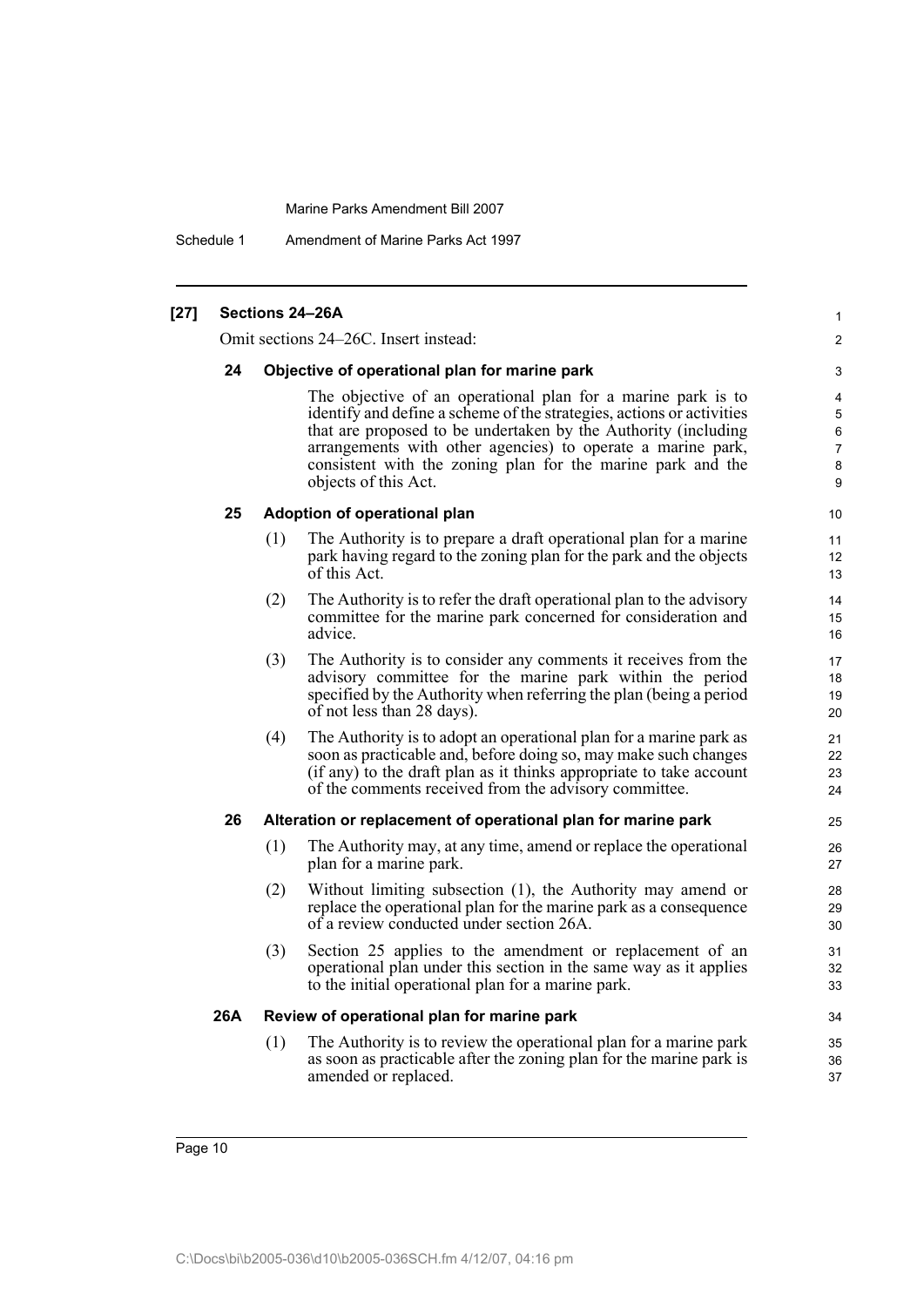Amendment of Marine Parks Act 1997 **Schedule 1** Schedule 1

|        | (2)                     |     | Despite subsection $(1)$ , the Authority is not required to review the<br>operational plan for a marine park under that subsection after the<br>amendment of the zoning plan for the marine park if the<br>Authority is of the opinion that the amendment is minor in nature. | $\mathbf{1}$<br>$\overline{c}$<br>3<br>4 |
|--------|-------------------------|-----|-------------------------------------------------------------------------------------------------------------------------------------------------------------------------------------------------------------------------------------------------------------------------------|------------------------------------------|
| $[28]$ |                         |     | Section 28 Relationship with other plans of management                                                                                                                                                                                                                        | 5                                        |
|        | Omit the section.       |     |                                                                                                                                                                                                                                                                               | 6                                        |
| $[29]$ |                         |     | <b>Section 29 Establishment of Marine Parks Authority</b>                                                                                                                                                                                                                     | $\overline{7}$                           |
|        |                         |     | Omit section 29 (2). Insert instead:                                                                                                                                                                                                                                          | 8                                        |
|        | (2)                     |     | The Authority consists of:                                                                                                                                                                                                                                                    | $\boldsymbol{9}$                         |
|        |                         | (a) | the Director-General of the Department of Premier and<br>Cabinet who is to be the Chairperson of the Authority, and                                                                                                                                                           | 10<br>11                                 |
|        |                         | (b) | the Director-General of the Department of Primary<br>Industries, and                                                                                                                                                                                                          | 12<br>13                                 |
|        |                         | (c) | the Director-General of the Department of Environment<br>and Climate Change.                                                                                                                                                                                                  | 14<br>15                                 |
| $[30]$ |                         |     | <b>Section 31 Staff of the Authority</b>                                                                                                                                                                                                                                      | 16                                       |
|        |                         |     | Omit "National Parks and Wildlife Service, NSW Fisheries".                                                                                                                                                                                                                    | 17                                       |
|        | of Primary Industries". |     | Insert instead "Department of Environment and Climate Change, Department                                                                                                                                                                                                      | 18<br>19                                 |
| $[31]$ |                         |     | Section 32 Establishment of Marine Parks Advisory Council                                                                                                                                                                                                                     | 20                                       |
|        |                         |     | Omit "Director-General of NSW Fisheries, the Director-General of National<br>Parks and Wildlife" from section 32 (2).                                                                                                                                                         | 21<br>22                                 |
|        |                         |     | Insert instead "Director-General of the Department of Primary Industries, the<br>Director-General of the Department of Environment and Climate Change".                                                                                                                       | 23<br>24                                 |
| $[32]$ |                         |     | <b>Section 33 Functions of Marine Parks Advisory Council</b>                                                                                                                                                                                                                  | 25                                       |
|        |                         |     | Insert "from a statewide perspective" after "matters" in section 33 (2).                                                                                                                                                                                                      | 26                                       |
| $[33]$ | Section 33 (2) (a)      |     |                                                                                                                                                                                                                                                                               | 27                                       |
|        |                         |     | Omit "and variations of the areas of marine parks".                                                                                                                                                                                                                           | 28                                       |
| $[34]$ | Section 33 (2) (b)      |     |                                                                                                                                                                                                                                                                               | 29                                       |
|        | Omit the paragraph.     |     |                                                                                                                                                                                                                                                                               | 30                                       |
|        |                         |     |                                                                                                                                                                                                                                                                               |                                          |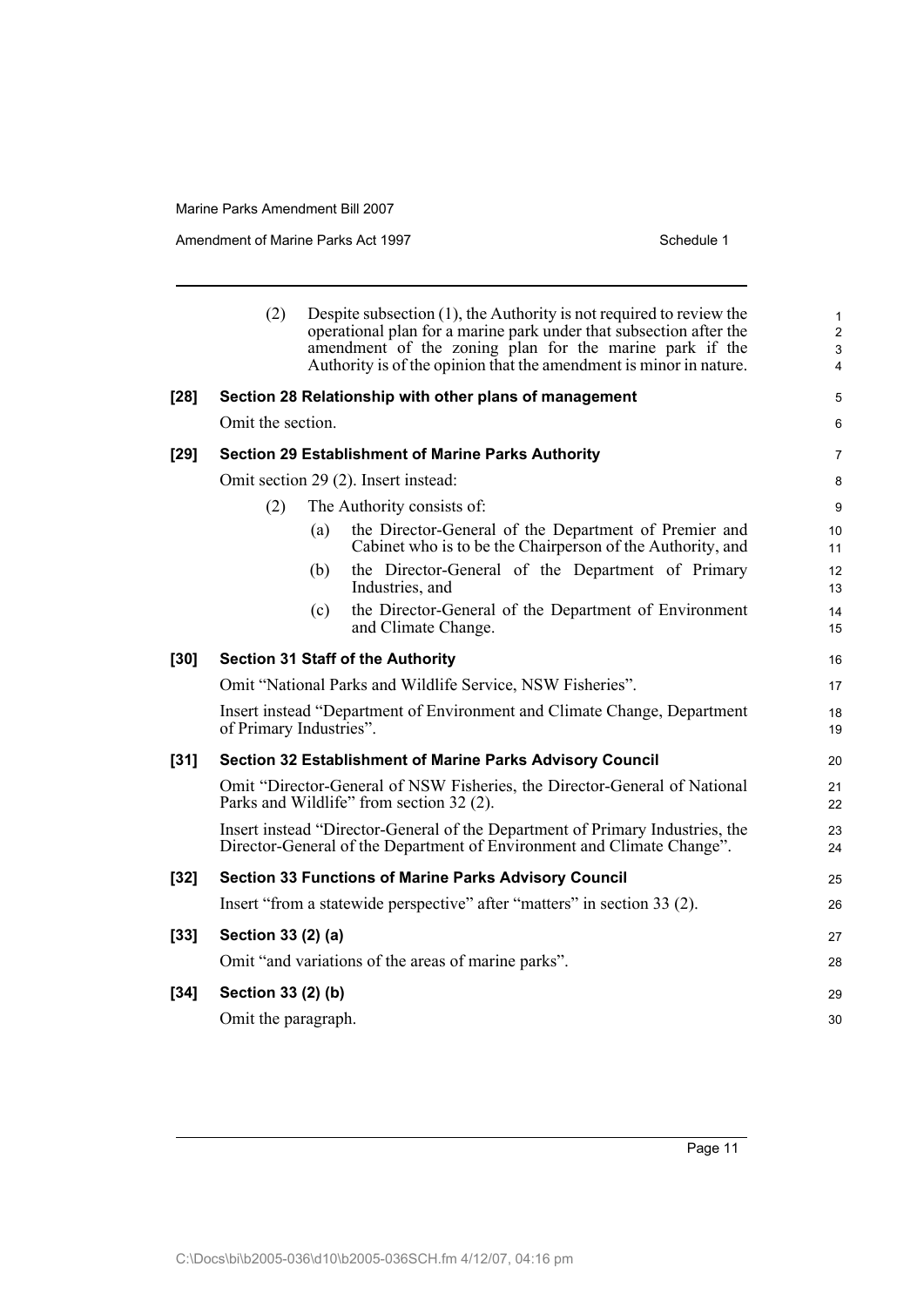Schedule 1 Amendment of Marine Parks Act 1997

| $[35]$ | Sections 35 and 35AA |     |                                                                                                                                                                                                                                           |                      |  |
|--------|----------------------|-----|-------------------------------------------------------------------------------------------------------------------------------------------------------------------------------------------------------------------------------------------|----------------------|--|
|        |                      |     | Omit section 35. Insert instead:                                                                                                                                                                                                          | $\overline{c}$       |  |
|        | 35                   |     | Establishment of marine parks advisory committees                                                                                                                                                                                         | 3                    |  |
|        |                      | (1) | The relevant Ministers must establish an advisory committee for<br>each marine park.                                                                                                                                                      | 4<br>5               |  |
|        |                      | (2) | An advisory committee is to include such members as are<br>appointed by the relevant Ministers who, in the opinion of the<br>relevant Ministers, represent the interests of the following:                                                | 6<br>7<br>8          |  |
|        |                      |     | marine conservation,<br>(a)                                                                                                                                                                                                               | 9                    |  |
|        |                      |     | (b)<br>marine science,                                                                                                                                                                                                                    | 10                   |  |
|        |                      |     | (c)<br>Aboriginal people,                                                                                                                                                                                                                 | 11                   |  |
|        |                      |     | (d)<br>the tourism industry,                                                                                                                                                                                                              | 12                   |  |
|        |                      |     | (e)<br>commercial fishers,                                                                                                                                                                                                                | 13                   |  |
|        |                      |     | (f)<br>recreational fishers,                                                                                                                                                                                                              | 14                   |  |
|        |                      |     | scuba divers,<br>(g)                                                                                                                                                                                                                      | 15                   |  |
|        |                      |     | local councils.<br>(h)                                                                                                                                                                                                                    | 16                   |  |
|        |                      | (3) | The advisory committee for a marine park may include more than<br>one representative in respect of each interest referred to in<br>subsection (2) and other representatives as determined by the<br>relevant Ministers.                   | 17<br>18<br>19<br>20 |  |
|        |                      | (4) | The relevant Ministers must publicly call for nominations for<br>members of an advisory committee to represent the interests<br>referred to in subsection $(2)$ , other than for members to represent<br>the interests of local councils. | 21<br>22<br>23<br>24 |  |
|        |                      | (5) | The relevant Ministers are to nominate a member of the advisory<br>committee to be the chairperson of the advisory committee.                                                                                                             | 25<br>26             |  |
|        |                      | (6) | The provisions of Schedule 2 apply to an advisory committee in<br>the same way as they apply to the Advisory Council with any<br>necessary modifications, including modifications (if any)<br>prescribed by the regulations.              | 27<br>28<br>29<br>30 |  |
|        |                      | (7) | In this section, <i>modification</i> includes addition, exception,<br>omission or substitution.                                                                                                                                           | 31<br>32             |  |
|        | 35AA                 |     | Functions of marine parks advisory committees                                                                                                                                                                                             | 33                   |  |
|        |                      | (1) | An advisory committee has such functions as are conferred on it.<br>by or under this or any other Act.                                                                                                                                    | 34<br>35             |  |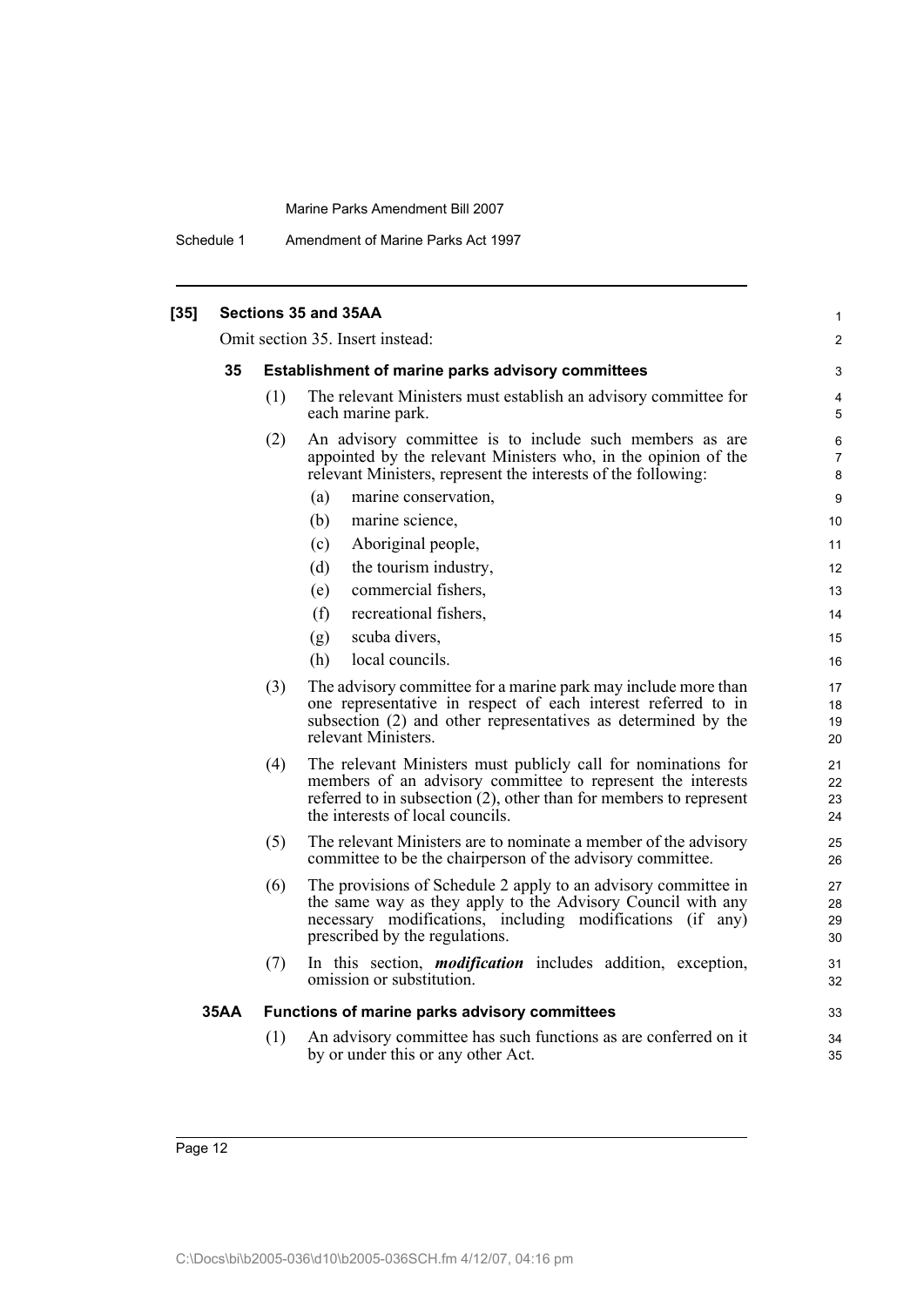[36]

[39]

Amendment of Marine Parks Act 1997 **Schedule 1** Schedule 1

| (2)<br>In particular, advisory committees are, on the request of the<br>relevant Ministers or the Authority, to advise on any of the<br>following matters relating to the marine park in relation to which<br>the advisory committee was established:                                       | 1<br>$\overline{2}$<br>3<br>4 |
|---------------------------------------------------------------------------------------------------------------------------------------------------------------------------------------------------------------------------------------------------------------------------------------------|-------------------------------|
| provisions of an operational plan or zoning plan for the<br>(a)<br>marine park,                                                                                                                                                                                                             | 5<br>6                        |
| the appropriate classification of areas within the marine<br>(b)<br>park for the purposes of a proposed zoning plan for the<br>marine park,                                                                                                                                                 | $\overline{7}$<br>8<br>9      |
| the conservation of marine biological diversity,<br>(c)                                                                                                                                                                                                                                     | 10                            |
| the ecologically sustainable use of the marine park and<br>(d)<br>whether any particular use of the marine park is not<br>ecologically sustainable,                                                                                                                                         | 11<br>12 <sup>2</sup><br>13   |
| the use and enjoyment of the marine park by members of<br>(e)<br>the public,                                                                                                                                                                                                                | 14<br>15                      |
| the application of marine park closures.<br>(f)                                                                                                                                                                                                                                             | 16                            |
| [36]<br><b>Section 35A Marine park rangers</b>                                                                                                                                                                                                                                              | 17                            |
| Omit section 35A (2). Insert instead:                                                                                                                                                                                                                                                       | 18                            |
| The relevant Ministers may appoint an officer or employee of a<br>(2)<br>Government Department or a public or local authority as a<br>marine park ranger for the purposes of this Act.                                                                                                      | 19<br>20<br>21                |
| $[37]$<br>Section 36 Application of Fisheries Management Act 1994                                                                                                                                                                                                                           | 22                            |
| Omit "National Parks and Wildlife" from section 36 (2) (d).                                                                                                                                                                                                                                 | 23                            |
| Insert instead "the Department of Environment and Climate Change".                                                                                                                                                                                                                          | 24                            |
| [38]<br>Section 37 Application of National Parks and Wildlife Act 1974                                                                                                                                                                                                                      | 25                            |
| Omit "Director of NSW Fisheries" from section 37 (2) (a).                                                                                                                                                                                                                                   | 26                            |
| Insert instead "Director-General of the Department of Primary Industries".                                                                                                                                                                                                                  | 27                            |
| <b>Section 42 Marine Parks Fund</b><br>[39]                                                                                                                                                                                                                                                 | 28                            |
| Omit section 42 (2) (a). Insert instead:                                                                                                                                                                                                                                                    | 29                            |
| the costs and expenses incurred by the relevant Ministers,<br>(a)<br>the Director-General of the Department of Primary<br>Industries, the Director-General of the Department of<br>Environment and Climate Change and the Authority in the<br>carrying out of functions under this Act, and | 30<br>31<br>32<br>33<br>34    |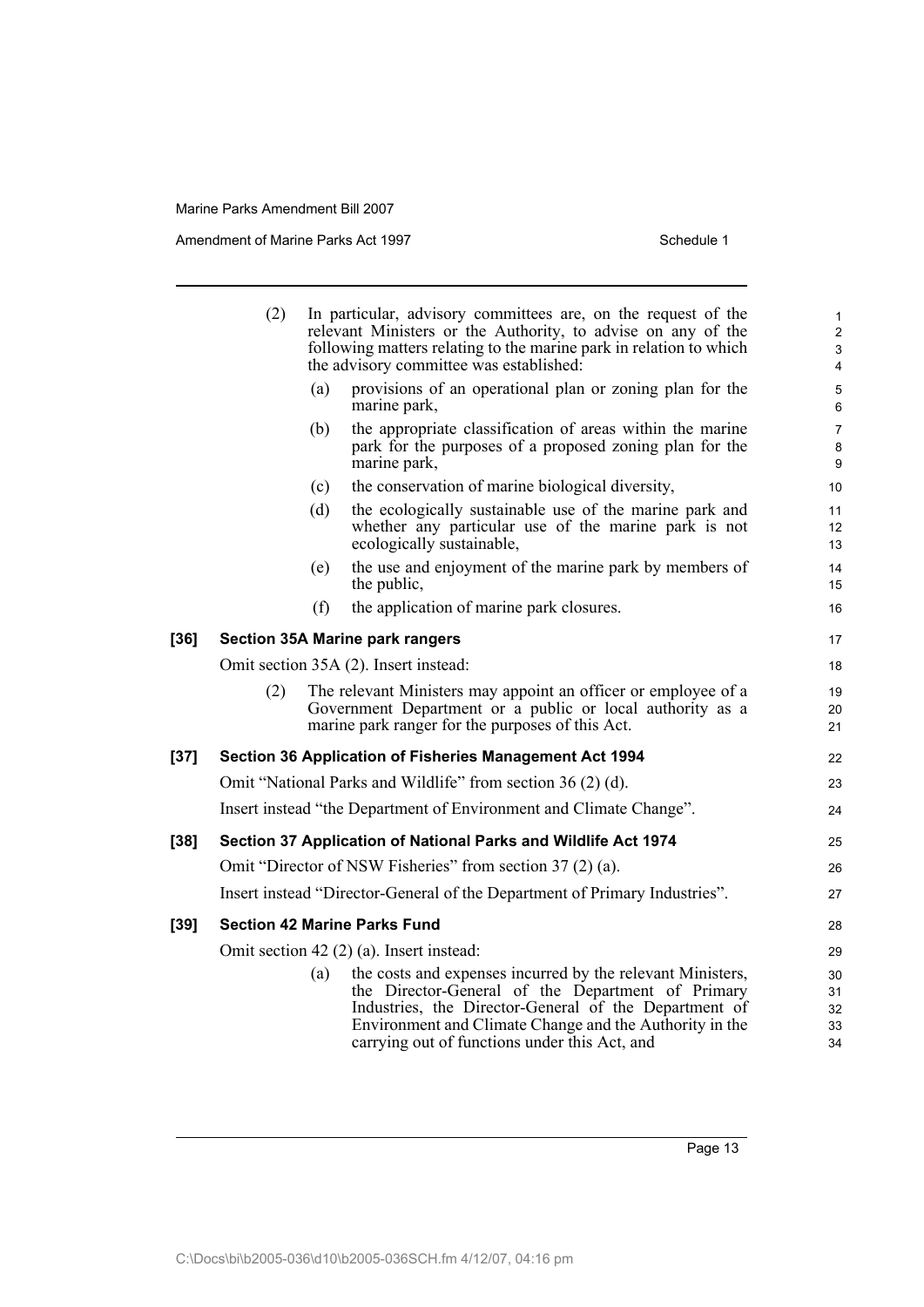Schedule 1 Amendment of Marine Parks Act 1997

#### **[40] Section 44** Omit the section. Insert instead: **44 Nominees** (1) The Director-General of the Department of Premier and Cabinet may nominate an officer of that Department to act in the place of the Director-General as a member of the Authority. (2) The Director-General of the Department of Environment and Climate Change may nominate an officer of that Department to act in the place of the Director-General as a member of the Authority or the Advisory Council. (3) The Director-General of the Department of Primary Industries may nominate an officer of that Department to act in the place of the Director-General as a member of the Authority or the Advisory Council. (4) A nominee appointed under this section by the Director-General of the Department of Premier and Cabinet has, while acting in the place of the Director-General as a member of the Authority, all of the functions of a member of the Authority (including the functions of the Chairperson) and is taken to be such a member. (5) A nominee appointed under this section by the Director-General of the Department of Environment and Climate Change has, while acting in the place of the Director-General as a member of the Authority or the Advisory Council, all of the functions of a member of the Authority or the Advisory Council (as the case may be) and is taken to be such a member. In the case of a nominee to act as a member of the Advisory Council, those functions include any functions of the Director-General in relation to chairing meetings of the Advisory Council. (6) A nominee appointed under this section by the Director-General of the Department of Primary Industries has, while acting in the place of the Director-General as a member of the Authority or the Advisory Council, all of the functions of a member of the Authority or the Advisory Council (as the case may be) and is taken to be such a member. In the case of a nominee to act as a member of the Advisory Council, those functions include any functions of the Director-General in relation to chairing meetings of the Advisory Council. **[41] Section 48 Regulations** Omit "100" from section 48 (2). Insert instead "200". 1  $\mathfrak{p}$ 3 4 5 6 7 8 9 10 11 12 13 14 15 16 17 18 19 20 21  $22$ 23 24 25 26 27 28 29 30 31 32 33 34 35 36 37 38 39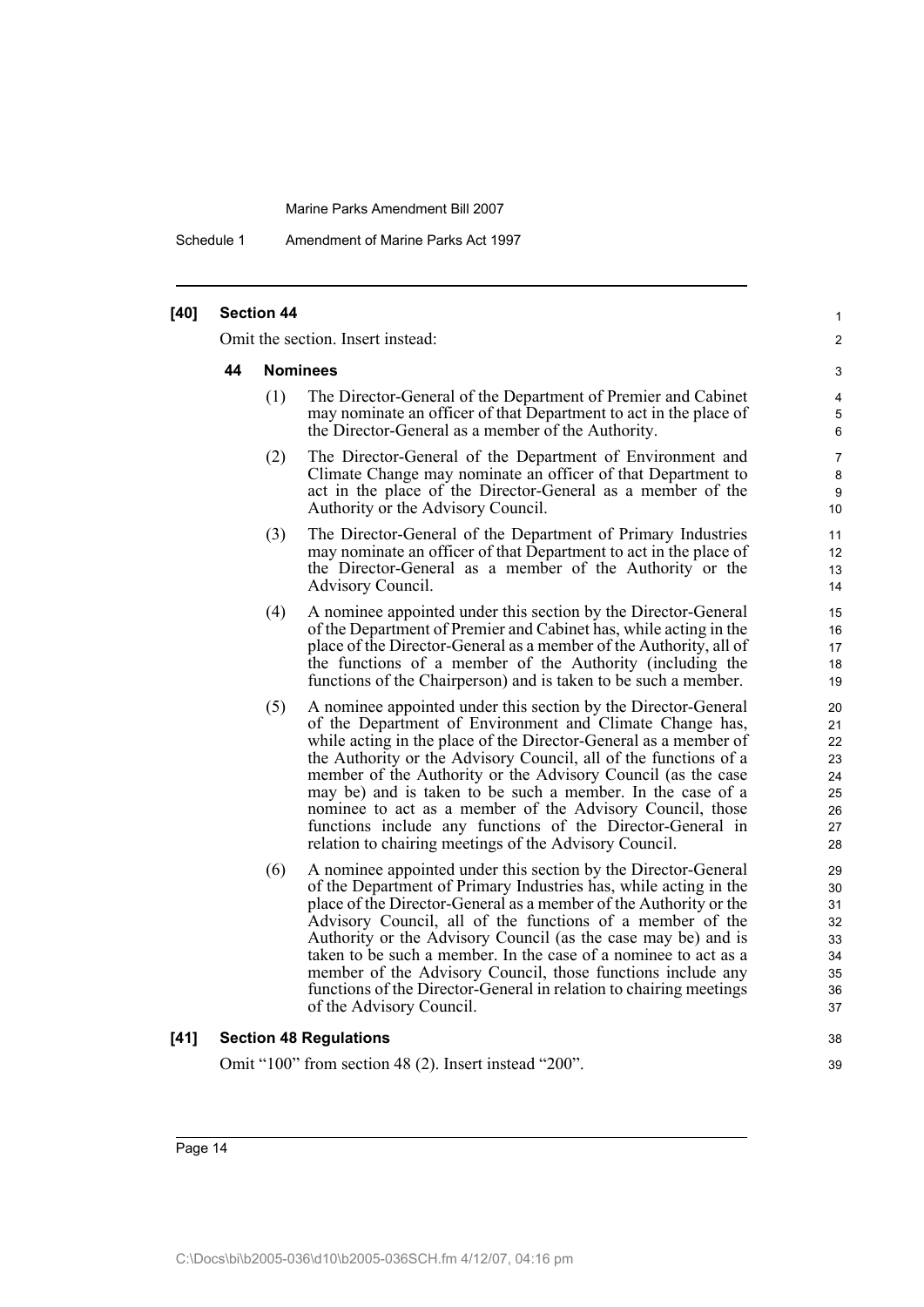Amendment of Marine Parks Act 1997 **Schedule 1** Schedule 1

| $[42]$ | Schedule 2 Provisions relating to members and procedure of Advisory<br>Council<br>Omit the definition of <i>appointed member</i> from clause 1. Insert instead:   |     |                                                                                                                                                                                                                                                                                                                                                                                            |                                |  |
|--------|-------------------------------------------------------------------------------------------------------------------------------------------------------------------|-----|--------------------------------------------------------------------------------------------------------------------------------------------------------------------------------------------------------------------------------------------------------------------------------------------------------------------------------------------------------------------------------------------|--------------------------------|--|
|        |                                                                                                                                                                   |     |                                                                                                                                                                                                                                                                                                                                                                                            |                                |  |
|        |                                                                                                                                                                   |     | <i>appointed member</i> means a member appointed by the relevant<br>Ministers.                                                                                                                                                                                                                                                                                                             | 4<br>5                         |  |
| $[43]$ | Schedule 2, clause 4                                                                                                                                              |     |                                                                                                                                                                                                                                                                                                                                                                                            |                                |  |
|        | Insert after clause $4(2)$ :                                                                                                                                      |     |                                                                                                                                                                                                                                                                                                                                                                                            |                                |  |
|        | (3)                                                                                                                                                               |     | The Authority may request that the relevant Ministers exercise<br>their power under subclause $(2)$ to remove a person from office<br>if, in the opinion of the Authority, the person becomes unable to<br>adequately represent the interests that the member was appointed<br>to represent, or is unable to adequately provide the expertise that<br>the member was appointed to provide. | 8<br>9<br>10<br>11<br>12<br>13 |  |
|        |                                                                                                                                                                   | (4) | The relevant Ministers may, but need not, remove a person from<br>office in response to a request from the Authority under<br>subclause (3).                                                                                                                                                                                                                                               | 14<br>15<br>16                 |  |
| $[44]$ | Schedule 2, clause 6                                                                                                                                              |     |                                                                                                                                                                                                                                                                                                                                                                                            |                                |  |
|        | Omit "the Director of NSW Fisheries and the Director-General of National<br>Parks and Wildlife".                                                                  |     |                                                                                                                                                                                                                                                                                                                                                                                            |                                |  |
|        | Insert instead "the Director-General of the Department of Primary Industries<br>and the Director-General of the Department of Environment and Climate<br>Change". |     |                                                                                                                                                                                                                                                                                                                                                                                            |                                |  |
| $[45]$ | Schedule 2, clauses 12 and 13                                                                                                                                     |     |                                                                                                                                                                                                                                                                                                                                                                                            |                                |  |
|        | Insert after clause 11:                                                                                                                                           |     |                                                                                                                                                                                                                                                                                                                                                                                            |                                |  |
|        | 12                                                                                                                                                                |     | Alternate members                                                                                                                                                                                                                                                                                                                                                                          | 25                             |  |
|        |                                                                                                                                                                   | (1) | The relevant Ministers may, from time to time, appoint a person<br>to be the alternate of an appointed member, and the relevant<br>Ministers may revoke any such appointment.                                                                                                                                                                                                              | 26<br>27<br>28                 |  |
|        |                                                                                                                                                                   | (2) | In the absence of an appointed member, the member's alternate<br>may, if available, act in the place of the member.                                                                                                                                                                                                                                                                        | 29<br>30                       |  |
|        |                                                                                                                                                                   | (3) | While acting in the place of an appointed member, the alternate<br>of the member:                                                                                                                                                                                                                                                                                                          | 31<br>32                       |  |
|        |                                                                                                                                                                   |     | has all of the functions of the member and is taken to be the<br>(a)<br>member, and                                                                                                                                                                                                                                                                                                        | 33<br>34                       |  |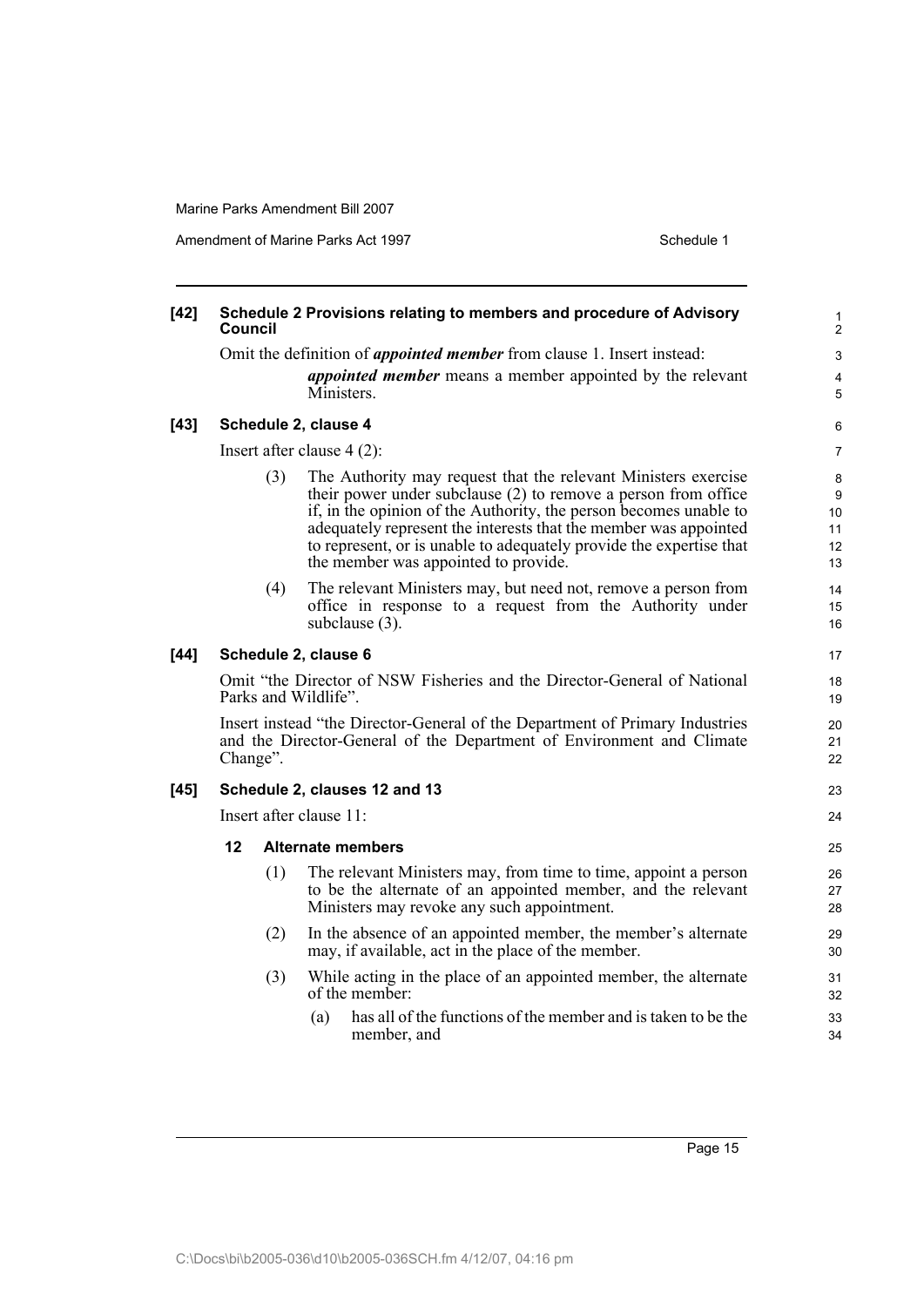|      |    |     | is entitled to be paid such allowances as the relevant<br>(b)<br>Ministers may from time to time determine in respect of<br>the person.                                                                                                                                                                                | 1<br>$\overline{2}$<br>3   |
|------|----|-----|------------------------------------------------------------------------------------------------------------------------------------------------------------------------------------------------------------------------------------------------------------------------------------------------------------------------|----------------------------|
|      |    | (4) | For the purposes of this clause, a vacancy in the office of an<br>appointed member is taken to be an absence of the appointed<br>member.                                                                                                                                                                               | 4<br>$\sqrt{5}$<br>6       |
|      |    | (5) | For the purposes of this clause, the functions of an appointed<br>member do not include the member's functions as the<br>Chairperson, unless the relevant Ministers otherwise direct.                                                                                                                                  | 7<br>$\bf 8$<br>9          |
|      | 13 |     | Transaction of business outside meetings or by telephone                                                                                                                                                                                                                                                               | 10                         |
|      |    | (1) | The Advisory Council may, if it thinks fit, transact any of its<br>business by the circulation of papers among all of the members<br>of the Advisory Council for the time being, and a resolution in<br>writing approved in writing by a majority of the members is taken<br>to be a decision of the Advisory Council. | 11<br>12<br>13<br>14<br>15 |
|      |    | (2) | The Advisory Council may, if it thinks fit, transact any of its<br>business at a meeting at which members (or some members)<br>participate by telephone, closed-circuit television or other means,<br>but only if any member who speaks on a matter before the<br>meeting can be heard by the other members.           | 16<br>17<br>18<br>19<br>20 |
|      |    | (3) | For the purposes of:<br>the approval of a resolution under subclause $(1)$ , or<br>(a)<br>(b)<br>a meeting held in accordance with subclause (2),<br>the Chairperson and each member have the same voting rights as<br>they have at an ordinary meeting of the Advisory Council.                                       | 21<br>22<br>23<br>24<br>25 |
|      |    | (4) | A resolution approved under subclause (1) is, subject to the<br>regulations, to be recorded in the minutes of the meetings of the<br>Advisory Council.                                                                                                                                                                 | 26<br>27<br>28             |
|      |    | (5) | Papers may be circulated among the members for the purposes of<br>subclause (1) by facsimile or other transmission of the<br>information in the papers concerned.                                                                                                                                                      | 29<br>30<br>31             |
| [46] |    |     | Schedule 3 Savings, transitional and other provisions                                                                                                                                                                                                                                                                  | 32                         |
|      |    |     | Insert at the end of clause $1(1)$ :                                                                                                                                                                                                                                                                                   | 33                         |
|      |    |     | Marine Parks Amendment Act 2007                                                                                                                                                                                                                                                                                        | 34                         |
|      |    |     |                                                                                                                                                                                                                                                                                                                        |                            |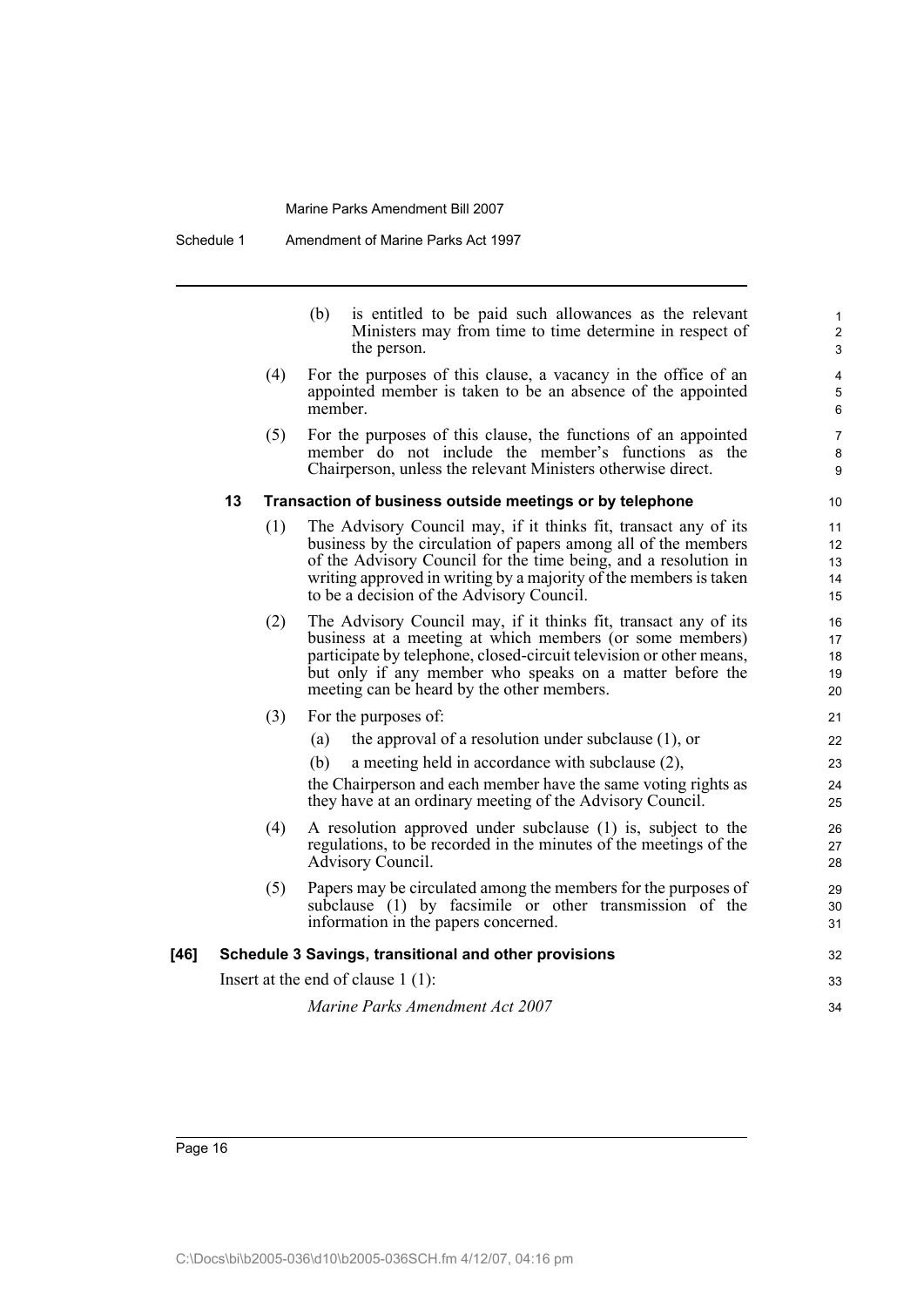| $[47]$ |                                                                            |                                        | Schedule 3, clause 2                                                                                                         | $\mathbf{1}$        |
|--------|----------------------------------------------------------------------------|----------------------------------------|------------------------------------------------------------------------------------------------------------------------------|---------------------|
|        |                                                                            |                                        | Omit "Director of NSW Fisheries" from clause 2(7)(b).                                                                        | 2                   |
|        | Insert instead "Director-General of the Department of Primary Industries". |                                        |                                                                                                                              |                     |
| $[48]$ | Schedule 3, Part 4                                                         |                                        |                                                                                                                              | 4                   |
|        | Insert after Part 3:                                                       |                                        |                                                                                                                              |                     |
|        | Part 4                                                                     |                                        | Provisions consequent on enactment of<br><b>Marine Parks Amendment Act 2007</b>                                              | 6<br>$\overline{7}$ |
|        | 6                                                                          |                                        | <b>Definitions</b>                                                                                                           | 8                   |
|        |                                                                            |                                        | In this Part:                                                                                                                | 9                   |
|        |                                                                            |                                        | <b>amending Act</b> means the Marine Parks Amendment Act 2007.                                                               | 10                  |
|        |                                                                            |                                        | existing zoning plan means a zoning plan prescribed by                                                                       | 11                  |
|        |                                                                            |                                        | regulations in force immediately before the repeal of section 16<br>by the amending Act.                                     | 12<br>13            |
|        |                                                                            |                                        |                                                                                                                              |                     |
|        | 7                                                                          | Existing zoning plans for marine parks |                                                                                                                              |                     |
|        |                                                                            | (1)                                    | On the repeal of section 16 by the amending Act, an existing                                                                 | 15                  |
|        |                                                                            |                                        | zoning plan is taken to have been made for the purposes of<br>Division 1A of Part 3 of this Act (as inserted by the amending | 16<br>17            |
|        |                                                                            |                                        | Act).                                                                                                                        | 18                  |
|        |                                                                            | (2)                                    | Despite section 17D $(1)$ (a), the review date for the purposes of                                                           | 19                  |
|        |                                                                            |                                        | that section for the first review of the Solitary Islands Marine                                                             | 20                  |
|        |                                                                            |                                        | Park Zoning Plan and the Jervis Bay Marine Park Zoning Plan is<br>the date of commencement of section 17D.                   | 21<br>22            |
|        |                                                                            |                                        |                                                                                                                              |                     |
|        | 8                                                                          |                                        | <b>Existing marine park advisory committee</b>                                                                               | 23                  |
|        |                                                                            | (1)                                    | An advisory committee in existence under section 35<br>immediately before its substitution by the amending Act is taken      | 24<br>25            |
|        |                                                                            |                                        | to have been validly established under section 35 as so                                                                      | 26                  |
|        |                                                                            |                                        | substituted.                                                                                                                 | 27                  |
|        |                                                                            | (2)                                    | A person who, immediately before the substitution of section 35                                                              | 28                  |
|        |                                                                            |                                        | by the amending Act, was a member of an advisory committee                                                                   | 29                  |
|        |                                                                            |                                        | for a marine park continues to be a member of the advisory<br>committee for the marine park for the remainder of the term of | 30<br>31            |
|        |                                                                            |                                        | office.                                                                                                                      | 32                  |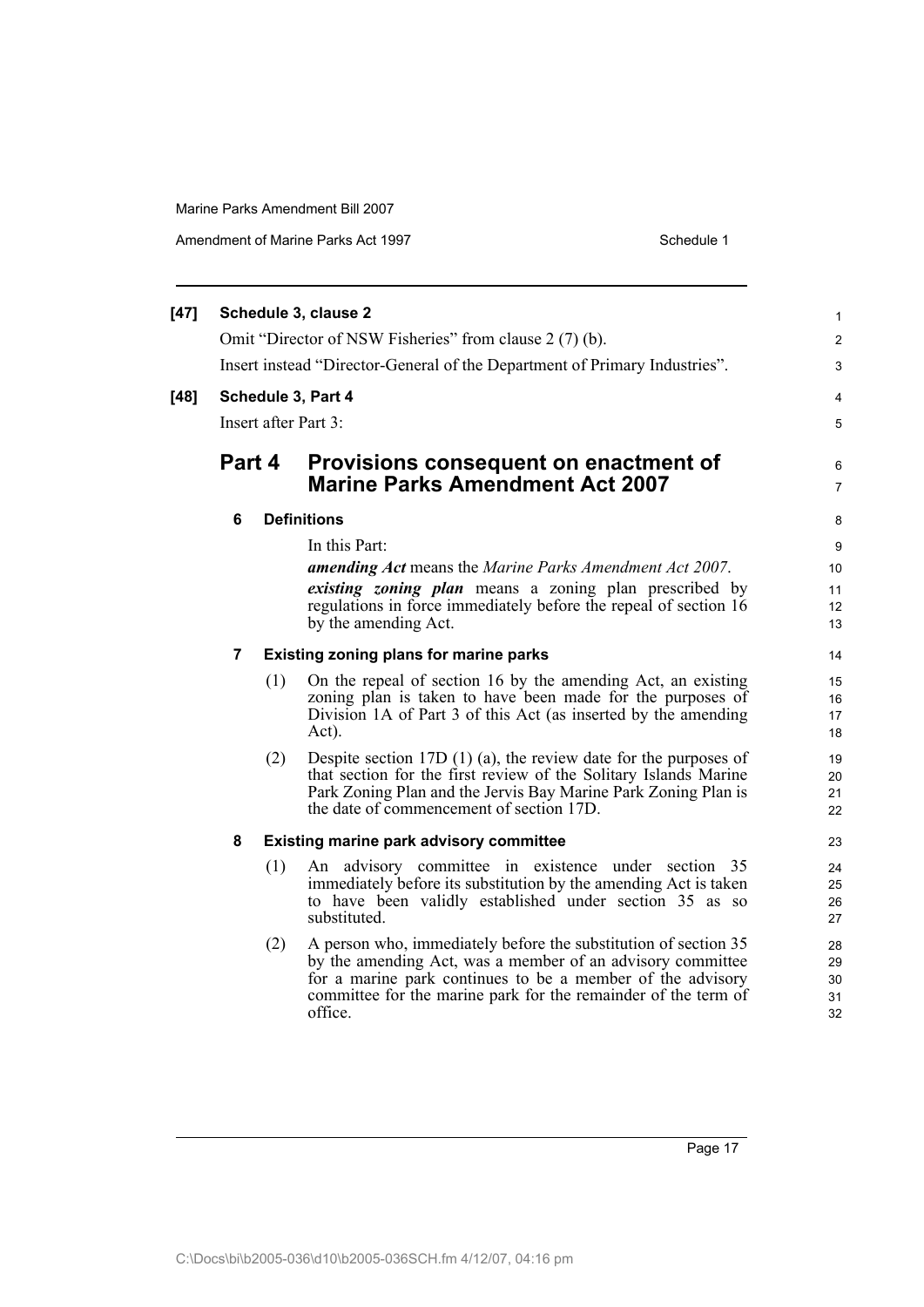Schedule 1 Amendment of Marine Parks Act 1997

| 9 |  | <b>Existing operational plans for marine parks</b> |  |  |  |
|---|--|----------------------------------------------------|--|--|--|
|---|--|----------------------------------------------------|--|--|--|

An operational plan that was in force immediately before the substitution of section 25 by the amending Act is taken to have been adopted under that section as so substituted.

## **10 Existing marine park rangers**

A person who, immediately before the amendment of section 35A by the amending Act, was a marine park ranger is taken to have been validly appointed as a marine park ranger under section 35A as so amended.

### **11 Existing nominees**

A nomination in force under section 44 immediately before the substitution of that section by the amending Act is taken to be a nomination under that section as so substituted.